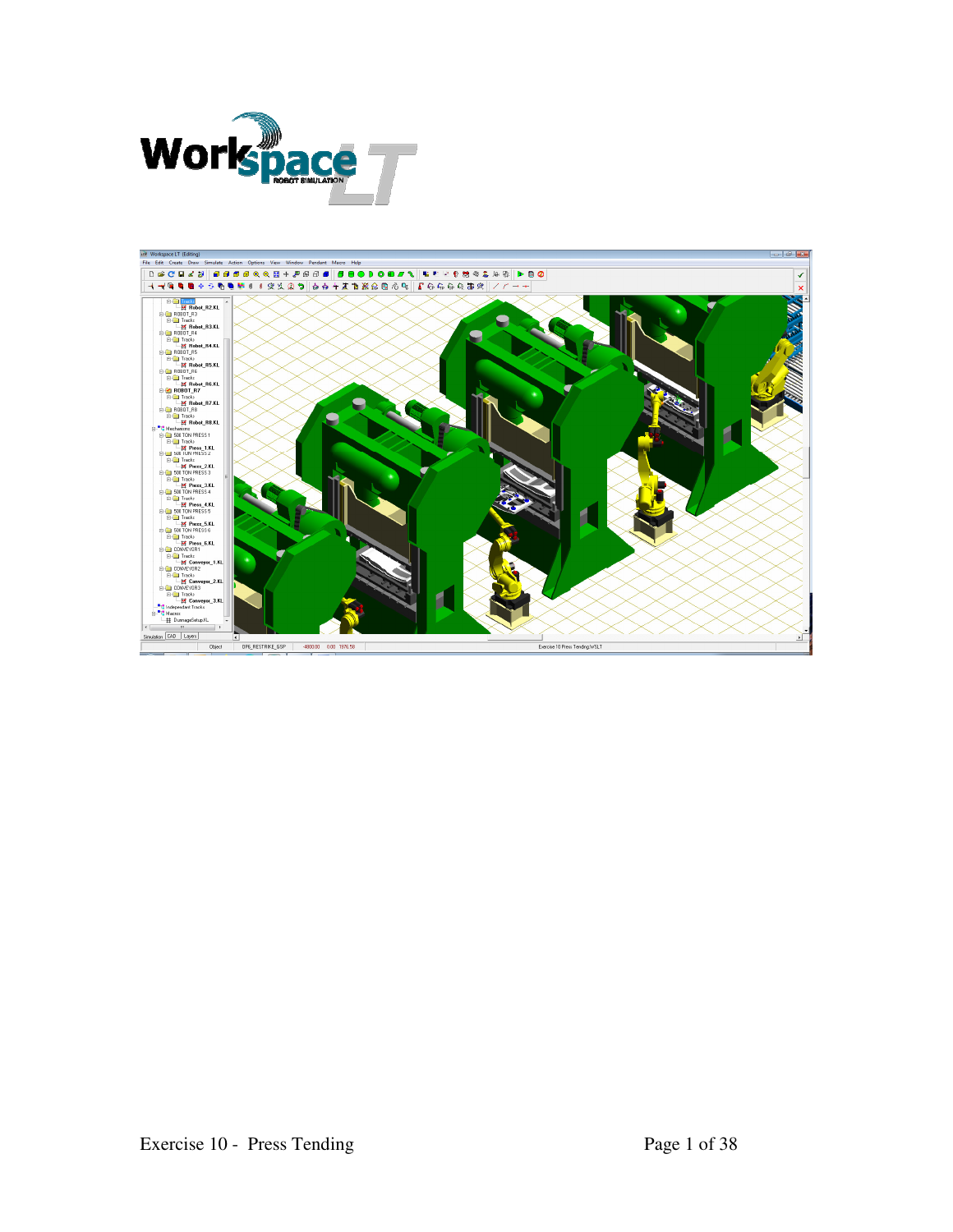

# **Exercise 10 - Press Tending**

# **Objectives:**

- Create a complex "press tending" simulation (loading and unloading parts for a press).
- Understanding Logic statements.
- Using vacuum style end of arm robot tooling.
- Using assigned variables and a Constants.
- Using routines to assign various robot tasks.
- Use of Inputs and outputs to control the simulation flow.
- Robot optimizing using throughput analysis.
- Pack out techniques, loading completed parts into bins for transport.
- Creating a Robotic simulation, avi.

# **Materials;**

- Workspace  $LT^{\circ}$  simulation software.
- Workspace  $LT^{\degree}$  project file "Exercise 10 Press Tending.wslt".
- Manual "Workspace  $LT^{\circ}$  User Guide.pdf".

# **Helpful Hint;**

Before starting this exercise, review previous exercises and the User Guide sections;

- 3.6 Simulation/CAD/Layers View
- 4.20 Using Layers In Your Project
- 5.5 Auxiliary Axes
- 5.17 Testing For Collisions
- 6. The Karel Language
	- o 6.3 Comments and Workspace commands
	- o 6.4.5 Variable Types And Constants
	- o 6.7.1 INTEGER and REAL functions
- 6.5 System Variables
- 7. Karel Robot Movement Commands
- 8. Karel Communications And Signals
	- o 8.2.1 DIN..DOUT
- $\bullet$  9.1.1 IF ... ENDIF
- 9.2.2 Repeat..Until
- 9.2.3 WHILE ... ENDWHILE
- 9.3 Execution Control
- $\bullet$  9.3.1 Delay
- 15 Throughput Statistics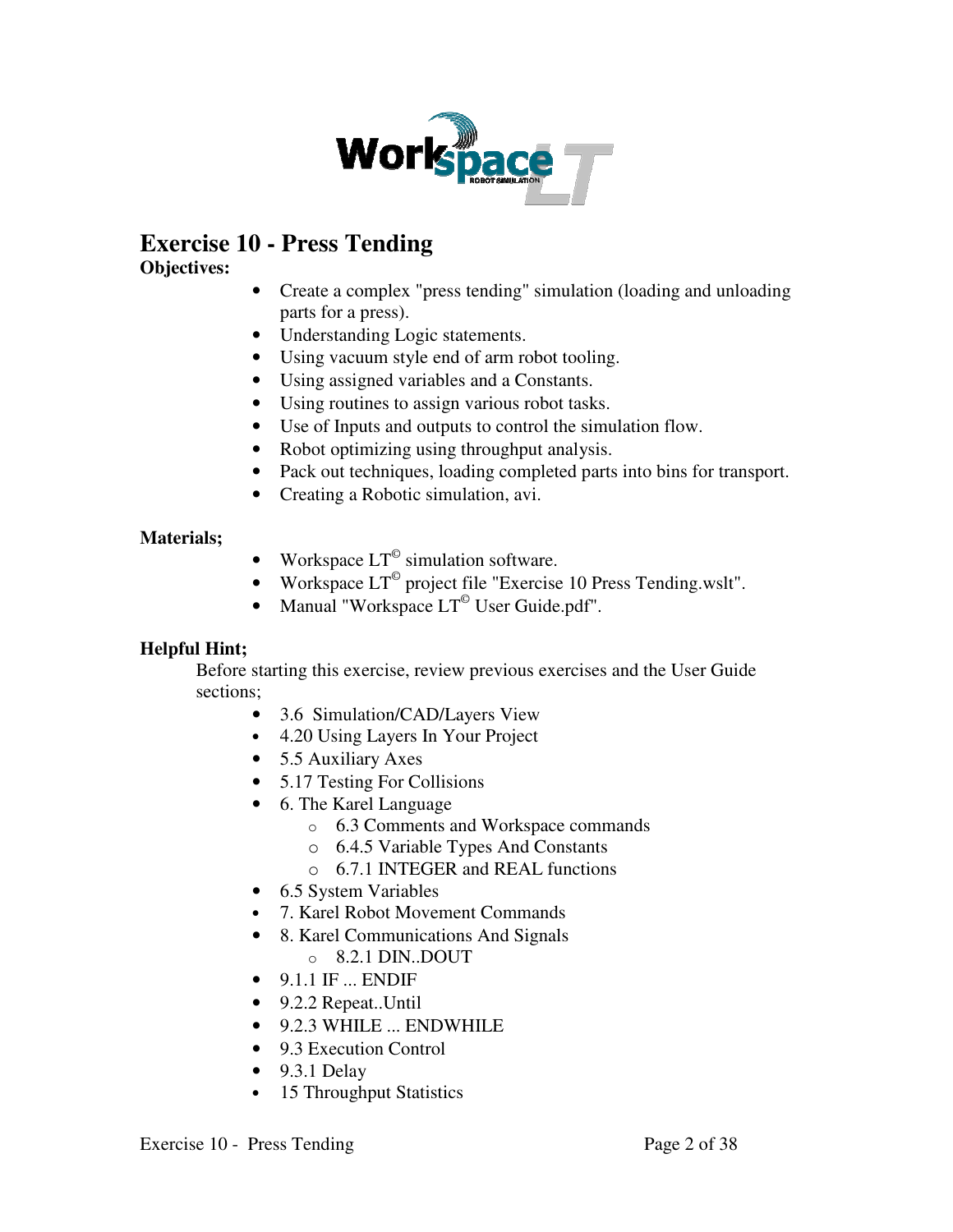- 1) Procedure: Create tracks for the mechanical presses, robots and conveyors.
	- a) Open Workspace LT simulation software.
	- b) Open  $\mathbf{\hat{z}}$  the project file "Exercise 10 Press Tending.WSLT".
	- c) Add tracks for "500 TON PRESS 1" thru to "500 TON PRESS 6" (Programs Appendix A - Robot Tracks).
	- d) Add tracks for "ROBOT\_1" thru to "ROBOT\_2" (Programs Appendix B Press Tracks).
	- e) Add tracks for "CONVEYOR1" thru to "CONVEYOR3" (Programs Appendix C - Conveyor Tracks).
	- f) Add the macro track "DonnageSetup.KL.
	- g) Add Teach points to the press and conveyor #.KL files (Programs Appendix B Press Tracks and Programs Appendix C - Conveyor Tracks). Using the mouse  $\mathbb{R}$ , hover over the track name Press\_1.KL, mouse click the button on the right side of the mouse. From the popup menu, using the mouse  $\&$  select "View TP's. The text editor will open for the teach point file Press\_1#.KL. Add the syntax for each teach point. When complete, close the editor. Complete this for each press and conveyor track.
	- h) Comment track programs for ease of understanding by others.
	- i) Save the project model  $\blacksquare$ .
	- j) Run the simulation  $\triangleright$  and debug tracks if required. From the upper tool bar use the mouse  $\&$  to select "Simulate". Using the mouse  $\&$  again select "Simulation" Options...". In the "Simulation Options" menu below change each menu field value to the corresponding values shown below.

| <b>Simulation Options</b>                                                                                                 |
|---------------------------------------------------------------------------------------------------------------------------|
| Timing<br>$\overline{\mathbf{v}}$ Equal intervals<br>Frame Interval (seconds):<br>10.5<br>Interp. Interval (seconds): 0.5 |
| CYCLETIME>=10800<br><b>End Condition</b>                                                                                  |
| DEFAULT.AVI<br>Browse<br>Animation file                                                                                   |
| Cancel<br>Help<br>                                                                                                        |

# **Important Note:**

1. Before running the simulation a second time, reload  $\mathbf C$  the model.

or

a. Before running the simulation a second time, Run the Macro DunnageSetup.KL to correctly arrange the bins on the pack out conveyors at the end of the press line. To run this macro, use the mouse  $\lambda$  to select "Macro" located on the upper tool bar. A drop down menu with the list of available macros will appear, select the DunnageSetup macro. the "Confirm menu will appear, select "No".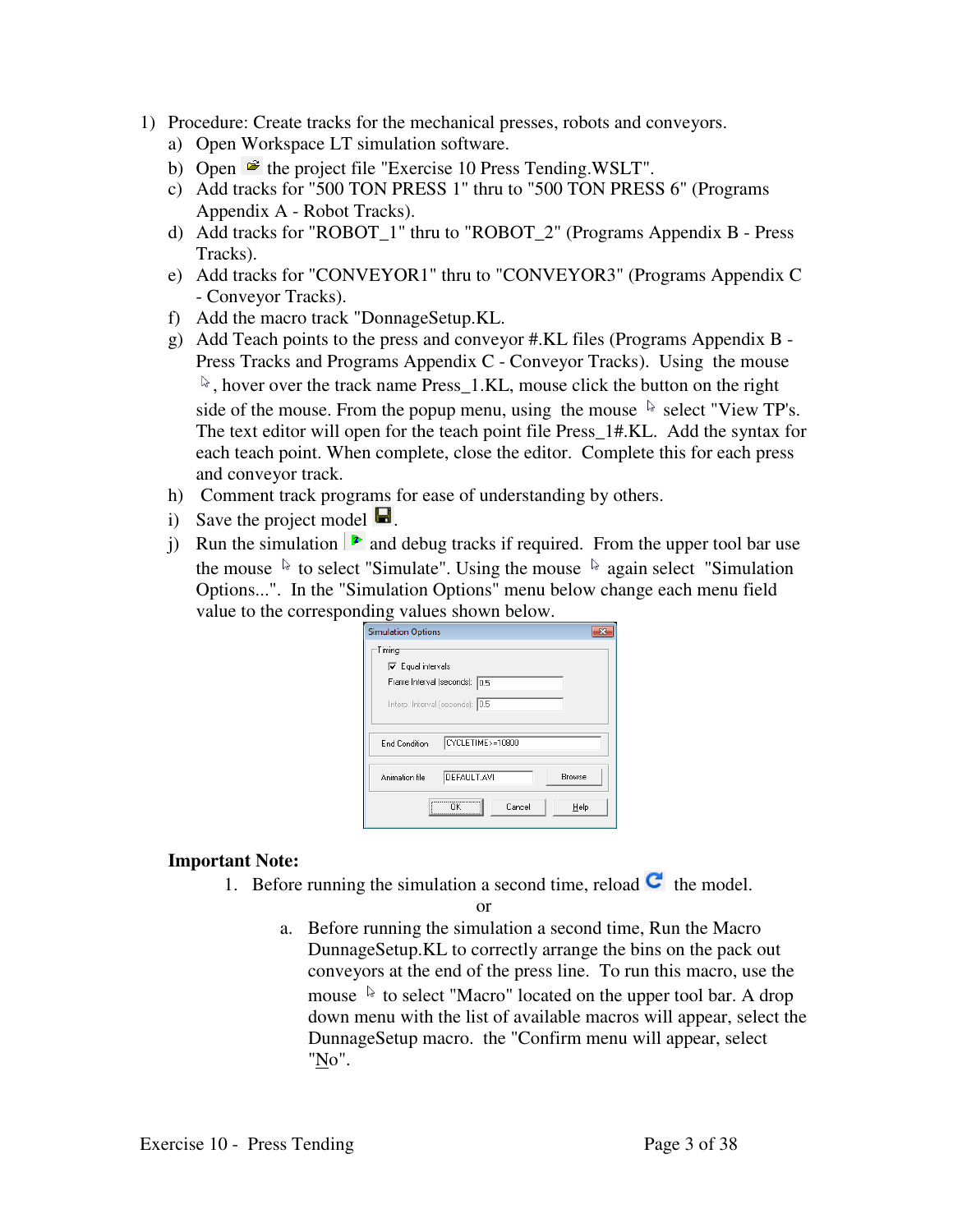- b. Before running the simulation a second time, Delete all parts with the name "DOOR". These parts will be attached to either the EOAT of R8 or be attached to any of the bins.
- 2. BEFORE doing any changes to the model or tracks, reload  $\blacksquare$  the model.
- k) Save the project model  $\blacksquare$ .
- 2) Procedure: Throughput optimization.
	- a) Set throughput options. Using the mouse  $\&$  select  $\circ$  options found on the upper tool bar. From the drop down menu use the mouse  $\sqrt[k]{\ }$  to select Throughput Options then select Throughput Settings... The Throughput Settings menu box will appear. Change "Run time (hours)" to 0.5. Change "Run duration (hours)" to 2. Using the mouse  $\frac{1}{2}$  select  $\frac{1}{2}$

| <b>Throughput Settings</b>                                                                                                         |                    |                                             |
|------------------------------------------------------------------------------------------------------------------------------------|--------------------|---------------------------------------------|
| Run Options <sup>.</sup><br>Run-in time (hours)                                                                                    | 0.5                | ---------------------------------<br>ΠK<br> |
| Run duration [hours]                                                                                                               | 2                  | Cancel                                      |
| Use downtime<br>Track of interest.<br>DunnageSetup.KL                                                                              | ۰                  | Help                                        |
| Mean time to repair (mins)<br>Time to repair Weibull Shape<br>Mean time before failure [mins]<br>Time before failure Weibull Shape | 0.1<br>2<br>1<br>2 |                                             |

- b) From the upper tool bar use the mouse  $\&$  to select **Simulate**. A drop down menu will appear, using the mouse  $\&$  select Run Simulation Blind Wait for the simulation to end. From the previous procedure, the "End condition was set to " "CYCLETIME>=10800". After 10800 seconds the simulation will stop. Using "Run Simulation Blind" will calculate the simulation run time without updating the modeler, thus the simulation will run faster than actual time (warp speed).
- c) The  $\overline{u}$  Enter name of file for job data pop-up menu will appear. Using the mouse  $\overline{v}$  select  $\frac{\alpha}{\alpha}$  to accept the default values. The "Job\_Summary (Read Only).TXT" text editor box will appear. Review the contents and then using the mouse  $\sqrt[k]{ }$  select  $\mathbf{X}$  to close the text editor. As experienced in "Exercise 8" other files will open one at a time for each track file which is active. Review the contents of each file and then using the mouse  $\sqrt[k]{\phantom{a}}$  select  $\sqrt[k]{\phantom{a}}$  to close each file. When each of the files have been reviewed, the Gant chart of the process will appear. Review the contents and then using the mouse  $\sqrt[3]{\cdot}$  select  $\sqrt[3]{\cdot}$  to close the Gant chart or print the chart. All files with exception to the Gant chart will be saved under the project directory/stats.
- d) Determine if there are any bottlenecks and improve the throughput by altering tracks. The required cycle time for each part is 20 seconds or as close to this time as possible.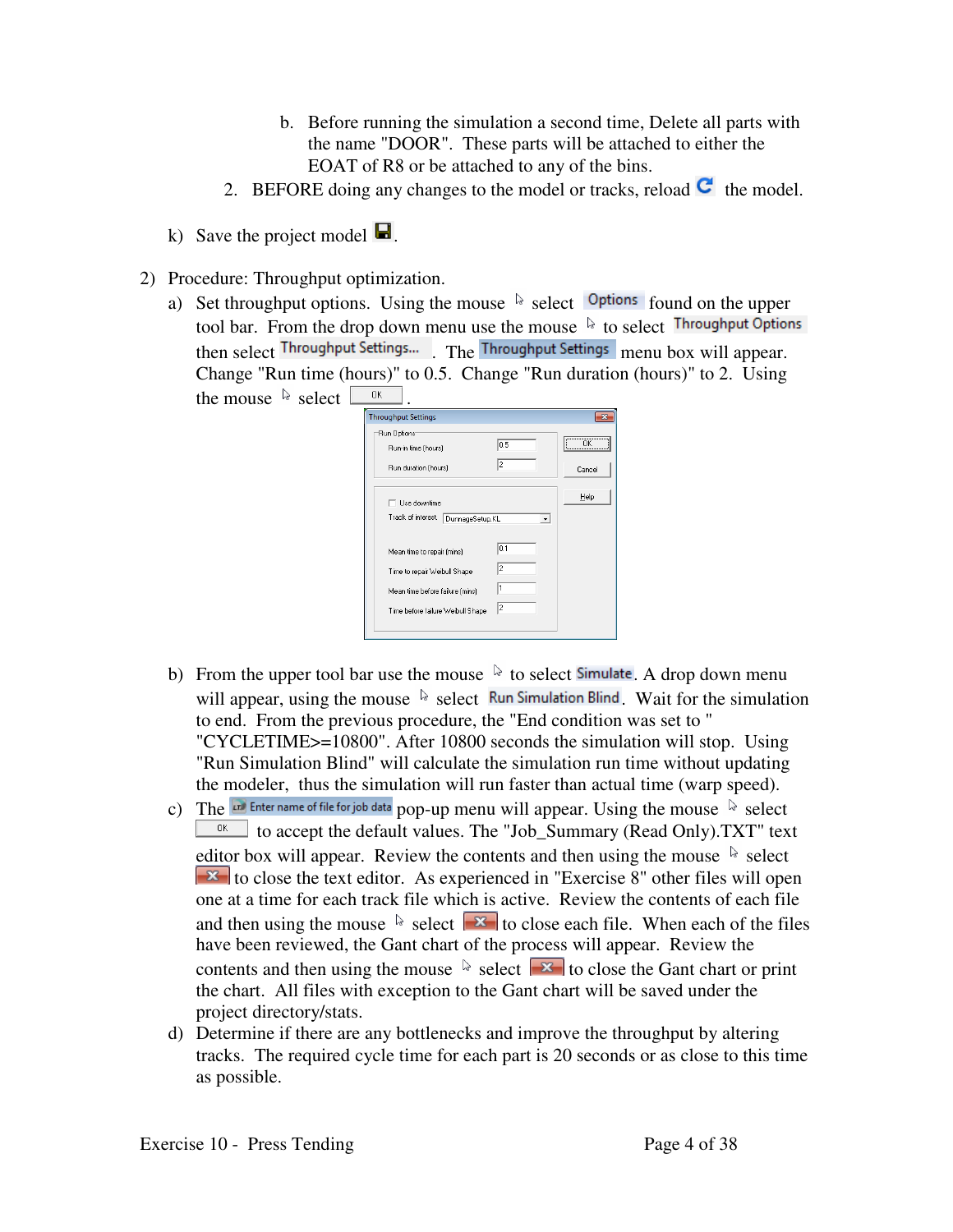- e) Once all avenues are explored to reduce cycle time of each part apply a staging table between R2 and R3 robots;
	- i) Insert model "Staging Table". The table should appear between R2 and R3.
	- ii) Place the stage table in a convenient position between R2 and R3 if required. Moving the part located on the table will locate the table.
	- iii) Edit both track programs for R2 and R3 and compare the data from previous simulation runs. Review "Exercise 8" if required.
- f) Save the project model  $\blacksquare$  when complete.
- 3) Procedure: Create an AVI.
	- a)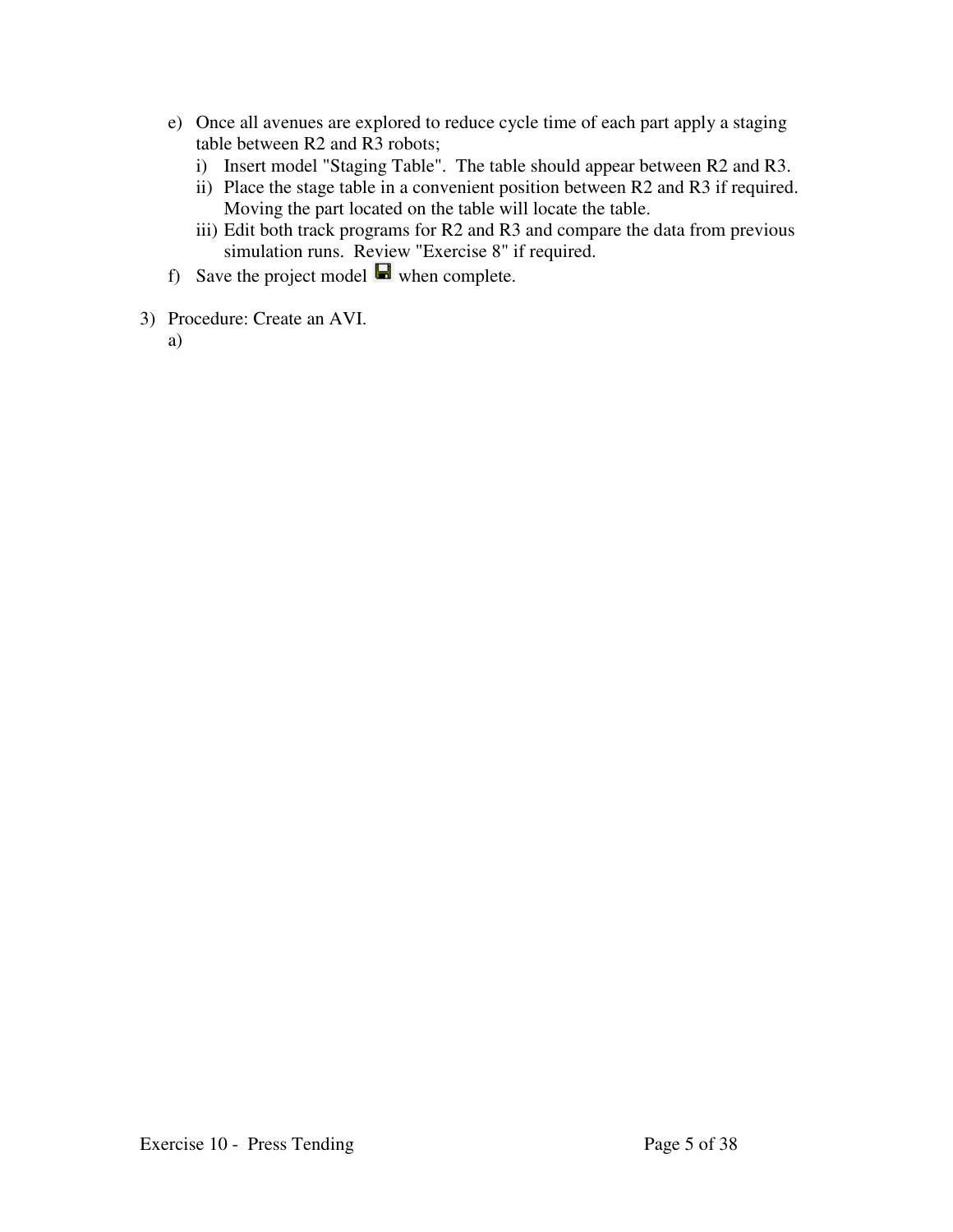# **Appendix A - Press Tracks**

**PROGRAM Press\_1** 

-- Workspace LT KAREL 2 Program for 500 TON PRESS 1

#### VAR

 -- TEACHPOINT DECLARATIONS RAM\_ADJUST : AUXPOS RAM\_DWN : AUXPOS RAM\_UP : AUXPOS

-- Signal Declarations

--! SIGNALDEF DOUT[1], TRACK -- Press 1 requests R1 load Blank

--! SIGNALDEF DOUT[2],TRACK -- Press 1 requests R2 unload part Draw

--! SIGNALDEF DIN[1], Robot R1.KL, 1 -- R1 loaded part Blank and clear

--! SIGNALDEF DIN[2],Robot\_R2.KL,1 -- R2 unloaded part Draw and clear

-- Throughput Declarations

--! LABELUSAGE 'ROBOT\_MOTION',2

-- ! LABELUSAGE 'PRESS\_MOTION',3

-- ! LABELUSAGE 'CONVEYOR\_MOTION',4

-- ! LABELUSAGE 'VACUUM',5

BEGIN

 \$USEMAXACCEL=TRUE %INCLUDE Press\_1# -- ! MakeInvisible,2,'OP1\_ BLANK','OP1\_DRAW' WITH \$MOTYPE=JOINT MOVE AUX TO RAM\_UP Repeat -- Request R1 load blank DOUT[1]=ON --! LABELEVENT 'Wait for R1 loaded and clear',0 WAIT FOR DIN[1]=ON DOUT[1]=OFF --! LABELEVENT 'Press 1 Cycle',3 MOVE AXIS 1 BY 180.00 -- ! MakeInvisible,1,'OP1\_ BLANK' -- ! MakeVisible,1,'OP1\_DRAW' MOVE AXIS 1 BY 180.00 DOUT[2]=ON --! LABELEVENT 'Wait for R2 unloaded and clear',0 WAIT FOR DIN[2]=ON DOUT[2]=OFF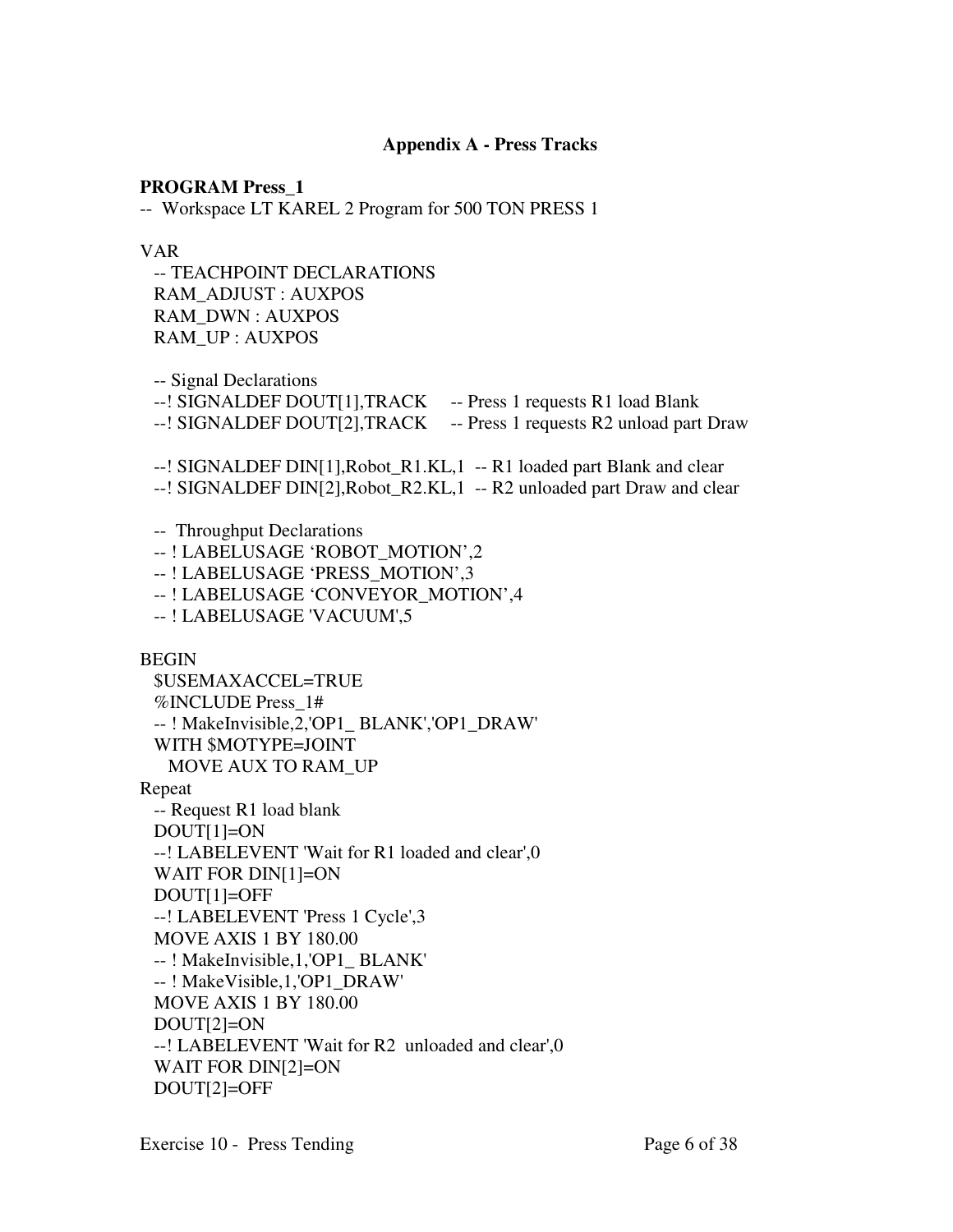--! ENDOFJOB UNTIL FALSE END Press\_1

## **-- Press\_1#.KL, Teach points**

 $RAM\_ADJUST$  = -112 -- END RAM\_ADJUST  $RAM_DWN[1] = 180$  $RAM_DWN[2] = -112$ -- END RAM\_DWN  $RAM_UPI1 = 0$  $RAM_UP[2] = -112$ -- END RAM\_UP

# **PROGRAM Press\_2**

-- Workspace LT KAREL 2 Program for 500 TON PRESS 2

# VAR

 -- TEACHPOINT DECLARATIONS RAM\_ADJUST : AUXPOS RAM\_DWN : AUXPOS RAM\_UP : AUXPOS

-- Signal Declarations

--! SIGNALDEF DOUT[1], TRACK -- Press 1 requests R3 load Draw --! SIGNALDEF DOUT[2], TRACK -- Press 1 requests R4 unload part Trim

--! SIGNALDEF DIN[1], Robot R3.KL, 1 -- R3 loaded part Draw and clear --! SIGNALDEF DIN[2],Robot\_R4.KL,1 -- R4 unloaded part Trim and clear

# BEGIN

```
 $USEMAXACCEL=TRUE 
  %INCLUDE Press_2# 
  -- ! MakeInvisible,2,'OP1_DRAW2','OP2_TRIM' 
  WITH $MOTYPE=JOINT 
    MOVE AUX TO RAM_UP 
Repeat 
  -- Request R3 load blank 
  DOUT[1]=ON 
  --! LABELEVENT 'wait for R3 loaded and clear',0
  WAIT FOR DIN[1]=ON 
  DOUT[1]=OFF 
  --! LABELEVENT 'Press 2 Cycle',3 
  MOVE AXIS 1 BY 180.00 
  -- ! MakeVisible,1,'OP2_TRIM' 
  -- ! MakeInvisible,1,'OP1_DRAW2'
```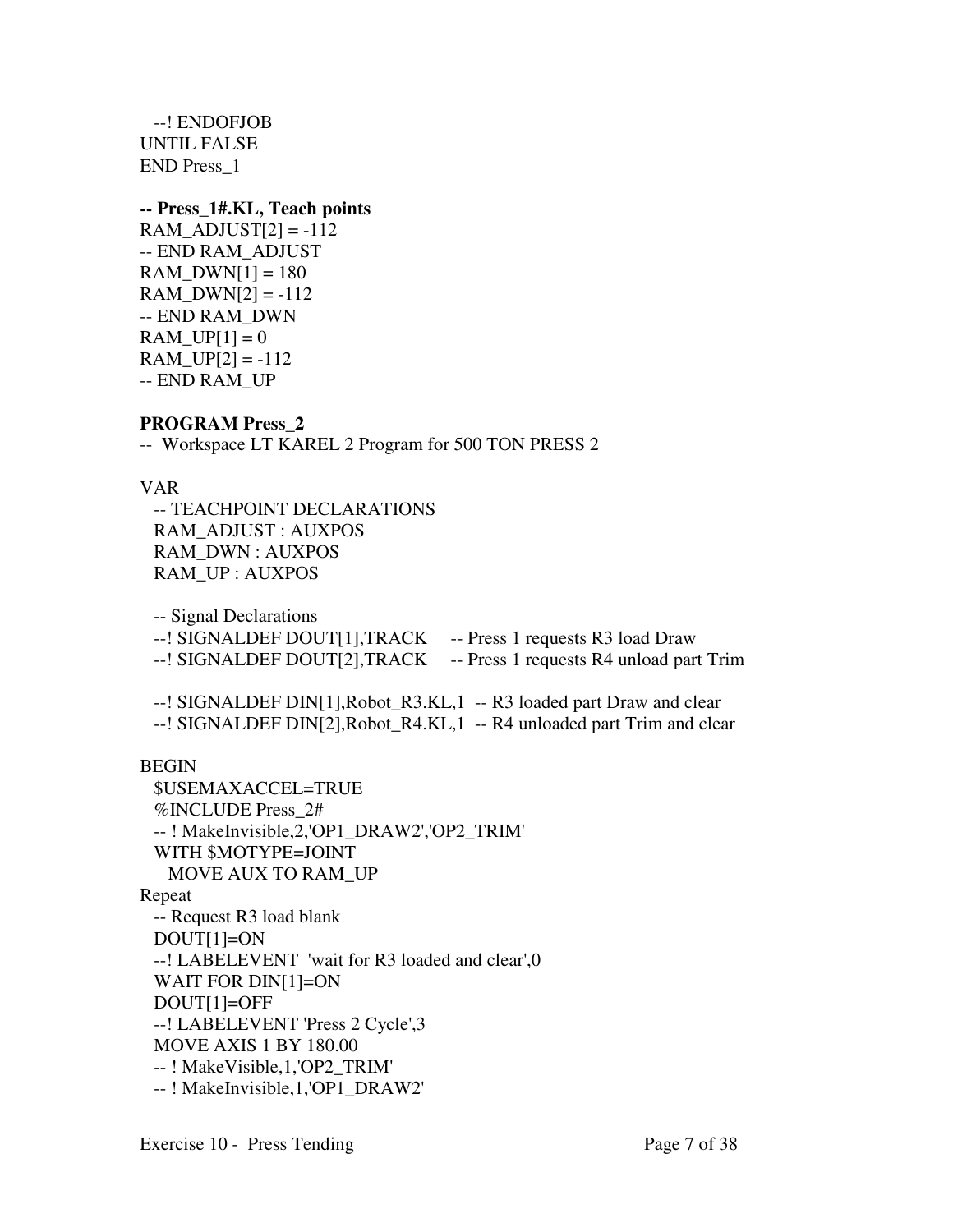```
 MOVE AXIS 1 BY 180.00 
  DOUT[2]=ON 
  --! LABELEVENT 'Wait for R4 unloaded and clear',0 
  WAIT FOR DIN[2]=ON 
  DOUT[2]=OFF 
UNTIL FALSE 
END Press_2
```
#### **-- Press\_2#.KL, Teach points**

 $RAM\_ADJUST$  = -112 - - END RAM\_ADJUST RAM  $DWN[1] = 180$  $RAM_DWN[2] = -112$ -- END RAM\_DWN  $RAM_UPI[1] = 0$ RAM  $UP[2] = -112$ -- END RAM\_UP

# **PROGRAM Press\_3**

-- Workspace LT KAREL 2 Program for 500 TON PRESS 3

VAR

 -- TEACHPOINT DECLARATIONS RAM\_ADJUST : AUXPOS RAM\_DWN : AUXPOS RAM\_UP : AUXPOS

 -- Signal Declarations --! SIGNALDEF DOUT[1],TRACK -- Press request part load from R4 --! SIGNALDEF DOUT[2], TRACK -- Press request part unload from R5 --! SIGNALDEF DIN[1],Robot\_R4.KL,2 -- R4 loaded part and clear

--! SIGNALDEF DIN[2],Robot\_R5.KL,1 -- R5 unloaded part and clear

# BEGIN

 \$USEMAXACCEL=TRUE %INCLUDE Press\_3# -- ! MakeInvisible,2,'OP1\_DRAW','OP3\_PIERCE' WITH \$MOTYPE=JOINT MOVE AUX TO RAM\_UP Repeat -- Request R4 load Trim DOUT[1]=ON --! LABELEVENT 'Wait for R4 loaded and clear',0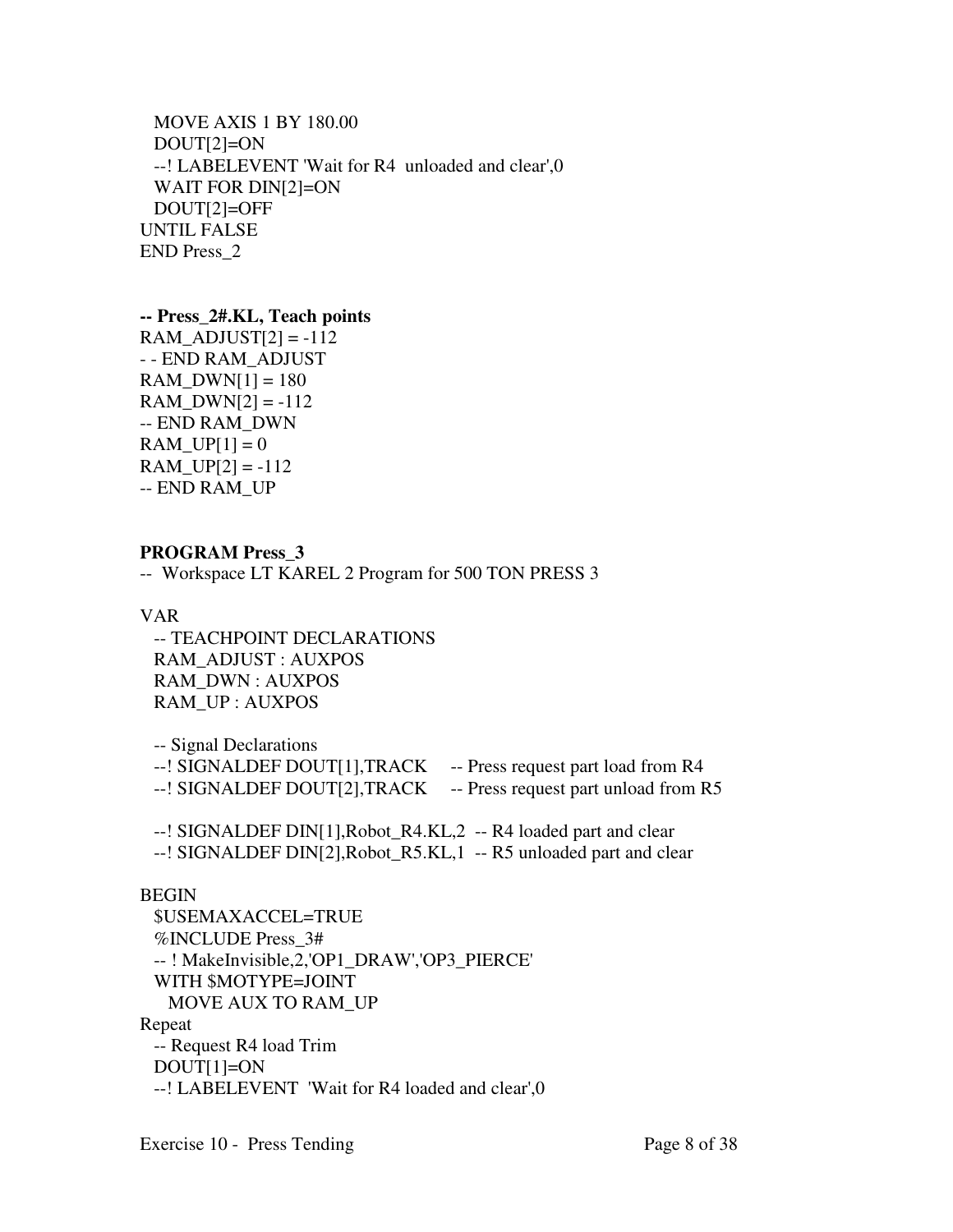```
 WAIT FOR DIN[1]=ON 
  DOUT[1]=OFF 
  --! LABELEVENT 'Press 3 Cycle',3 
  MOVE AXIS 1 BY 180.00 
  -- ! MakeVisible,1,'OP3_PIERCE' 
  -- ! MakeInvisible,1,'OP1_DRAW' 
  MOVE AXIS 1 BY 180.00 
  DOUT[2]=ON 
  --! LABELEVENT 'Wait for R5 unloaded and clear',0 
  WAIT FOR DIN[2]=ON 
  DOUT[2]=OFF 
UNTIL FALSE 
END Press_3
```

```
-- Press_3#.KL, Teach points 
RAM ADJUST[2] = -112-- END RAM_ADJUST 
RAM_DWN[1] = 180RAM_DWN[2] = -112-- END RAM_DWN 
RAM UP[1] = 0RAM_UPI[2] = -112-- END RAM_UP
```
# **PROGRAM Press\_4**

-- Workspace LT KAREL 2 Program for 500 TON PRESS 4

VAR

 -- TEACHPOINT DECLARATIONS RAM\_ADJUST : AUXPOS RAM\_DWN : AUXPOS RAM\_UP : AUXPOS

 -- Signal Declarations --! SIGNALDEF DOUT[1],TRACK -- Press request part load from R5 --! SIGNALDEF DOUT[2], TRACK -- Press request part unload from R6

 --! SIGNALDEF DIN[1],Robot\_R5.KL,2 -- R5 loaded part and clear --! SIGNALDEF DIN[2],Robot\_R6.KL,1 -- R6 unloaded part and clear

#### BEGIN

 \$USEMAXACCEL=TRUE %INCLUDE Press\_4# -- ! MakeInvisible,2,'OP3\_PIERCE1','OP4\_PIERCE'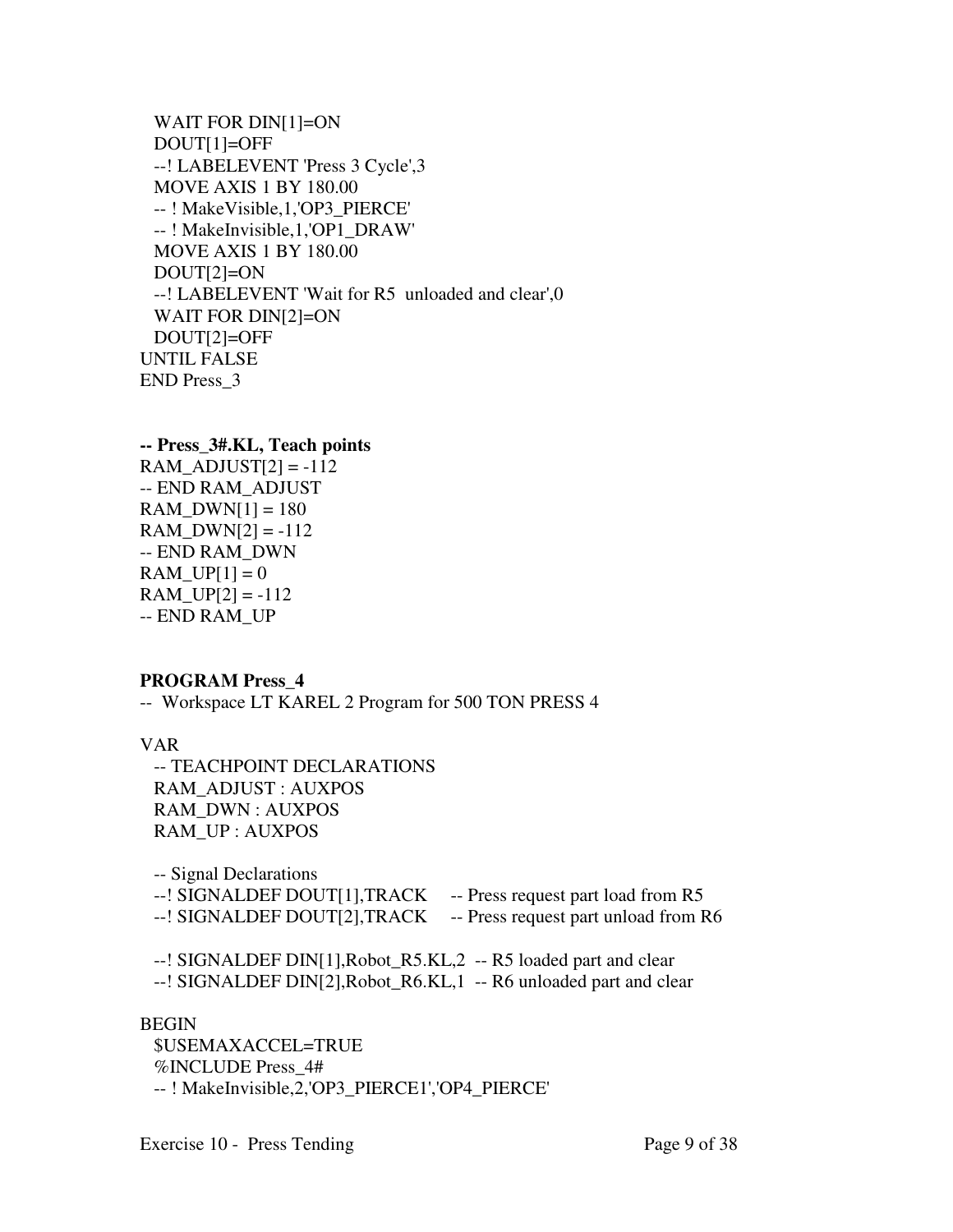```
 WITH $MOTYPE=JOINT 
    MOVE AUX TO RAM_UP 
Repeat 
  -- Request R1 load blank 
  DOUT[1]=ON 
  --! LABELEVENT 'Wait for R5 loaded and clear',0
  WAIT FOR DIN[1]=ON 
  DOUT[1]=OFF 
  --! LABELEVENT 'Press 4 Cycle',3 
  MOVE AXIS 1 BY 180.00 
  -- ! MakeVisible,1,'OP4_PIERCE' 
  -- ! MakeInvisible,1,'OP3_PIERCE1' 
  MOVE AXIS 1 BY 180.00 
  DOUT[2]=ON 
  --! LABELEVENT 'Wait for R6 unloaded and clear',0 
  WAIT FOR DIN[2]=ON 
  DOUT[2]=OFF 
UNTIL FALSE 
END Press_4
```

```
-- Press_4#.KL, Teach points
```
 $RAM\_ADJUST[2] = -83.8$ -- END RAM\_ADJUST  $RAM_DWN[1] = 180$  $RAM_DWN[2] = -83.8$ -- END RAM\_DWN  $RAM_UPI] = 0$  $RAM_UP[2] = -83.8$ -- END RAM\_UP

# **PROGRAM Press\_5**

-- Workspace LT KAREL 2 Program for 500 TON PRESS 5

# VAR

 -- TEACHPOINT DECLARATIONS RAM\_ADJUST : AUXPOS RAM\_DWN : AUXPOS RAM\_UP : AUXPOS

 -- Signal Declarations --! SIGNALDEF DOUT[1],TRACK -- Press request part load from R6 --! SIGNALDEF DOUT[2], TRACK -- Press request part unload from R7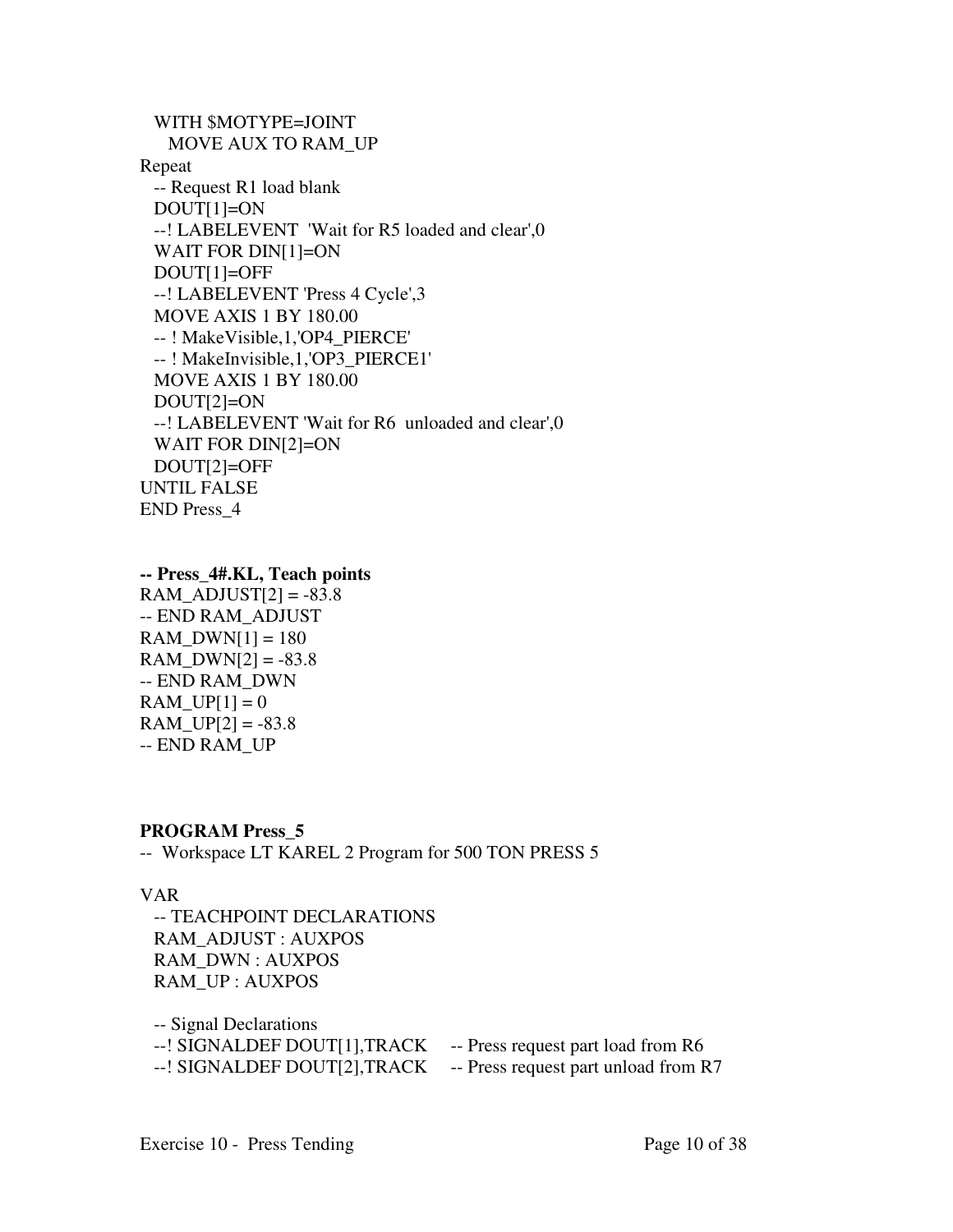--! SIGNALDEF DIN[1],Robot\_R6.KL,2 -- R6 loaded part and clear --! SIGNALDEF DIN[2],Robot\_R7.KL,1 -- R7 unloaded part and clear

#### BEGIN

```
 $USEMAXACCEL=TRUE 
  %INCLUDE Press_5# 
  -- ! MakeInvisible,2,'OP4_PIERCE1','OP5_PIERCE' 
  WITH $MOTYPE=JOINT 
    MOVE AUX TO RAM_ADJUST 
Repeat 
  -- Request R1 load blank 
  DOUT[1]=ON 
  --! LABELEVENT 'Wait for R6 loaded and clear',0
  WAIT FOR DIN[1]=ON 
  DOUT[1]=OFF 
  --! LABELEVENT 'Press 5 Cycle',3 
  MOVE AXIS 1 BY 180.00 
  -- ! MakeVisible,1,'OP5_PIERCE' 
  -- ! MakeInvisible,1,'OP4_PIERCE1' 
  MOVE AXIS 1 BY 180.00 
  DOUT[2]=ON 
  --! LABELEVENT 'Wait for R7 unloaded and clear',0 
  WAIT FOR DIN[2]=ON 
  DOUT[2]=OFF 
UNTIL FALSE 
END Press_5
```
# **-- Press\_5#.KL Teach points**

RAM ADJUST[2] =  $-83.8$ -- END RAM\_ADJUST RAM  $DWN[1] = 180$  $RAM_DWN[2] = -83.8$ -- END RAM\_DWN RAM UP $[1] = 0$ RAM UP[2] =  $-83.8$ -- END RAM\_UP

# **PROGRAM Press\_6**

-- Workspace LT KAREL 2 Program for 500 TON PRESS 6

# VAR

 -- TEACHPOINT DECLARATIONS RAM\_ADJUST : AUXPOS RAM\_DWN : AUXPOS

Exercise 10 - Press Tending Page 11 of 38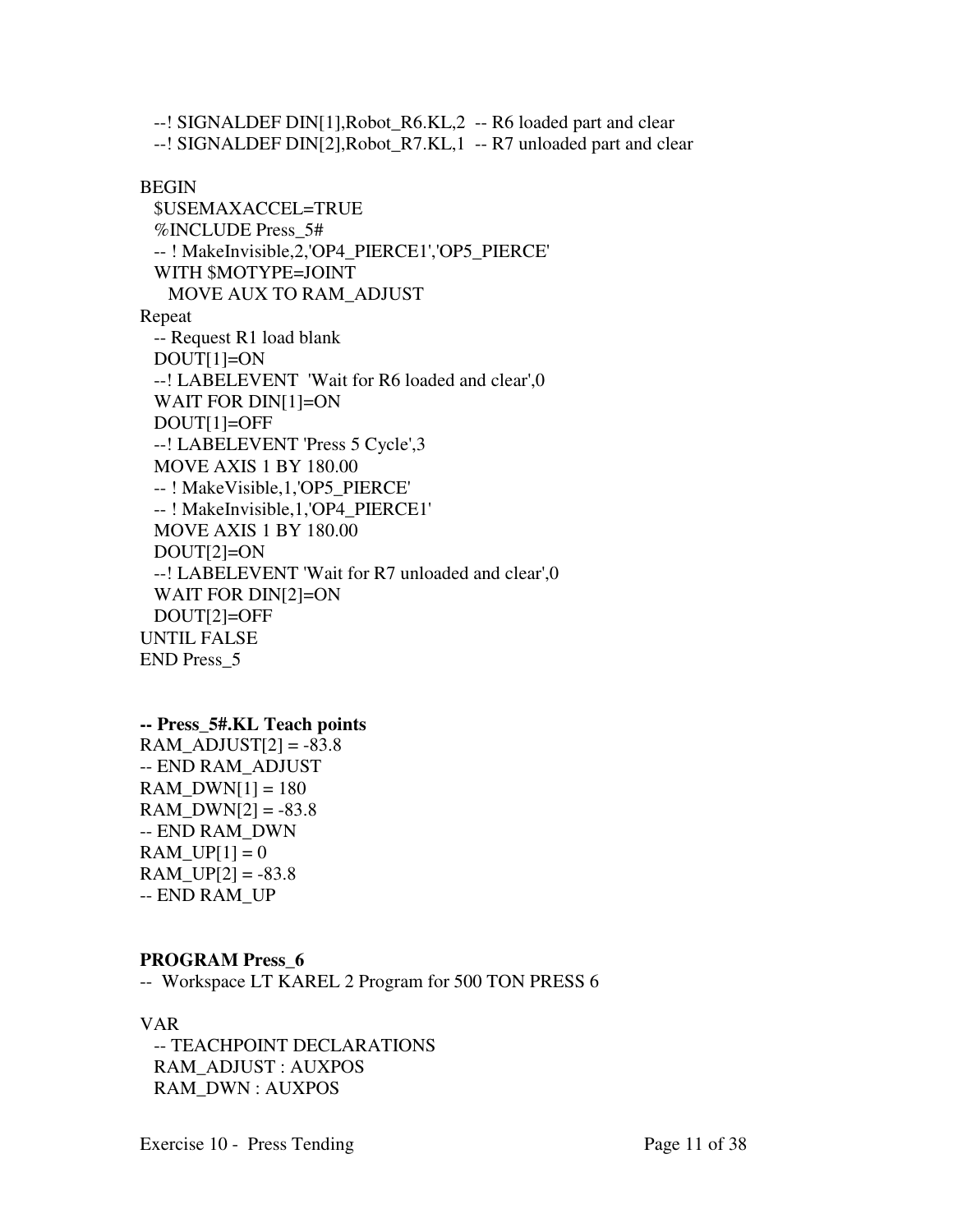## RAM\_UP : AUXPOS

-- Signal Declarations

--! SIGNALDEF DOUT[1],TRACK -- Press request part load from R7

--! SIGNALDEF DOUT[2], TRACK -- Press request part unload from R8

--! SIGNALDEF DIN[1],Robot\_R7.KL,2 -- R7 loaded part and clear

--! SIGNALDEF DIN[2],Robot\_R8.KL,1 -- R8 unloaded part and clear

BEGIN

 \$USEMAXACCEL=TRUE %INCLUDE Press\_6# -- ! MakeInvisible,1,'OP6\_RESTRIKE' WITH \$MOTYPE=JOINT MOVE AUX TO RAM\_ADJUST Repeat -- Request R1 load blank DOUT[1]=ON --! LABELEVENT 'Wait for R7 loaded and clear',0 WAIT FOR DIN[1]=ON DOUT[1]=OFF --! LABELEVENT 'Press 6 Cycle',3 MOVE AXIS 1 BY 180.00 -- ! MakeVisible,1,'OP6\_RESTRIKE' MOVE AXIS 1 BY 180.00 DOUT[2]=ON --! LABELEVENT 'Wait for R8 unloaded and clear',0 WAIT FOR DIN[2]=ON DOUT[2]=OFF UNTIL FALSE END Press\_6

# **Press\_6#.KL Teach points**

 $RAM\_ADJUST[2] = -113.2227$ -- END RAM\_ADJUST  $RAM_DWN[1] = 180$  $RAM_DWN[2] = -113.2227$ -- END RAM\_DWN  $RAM_UPI] = 0$  $RAM_UP[2] = -113.2227$ -- END RAM\_UP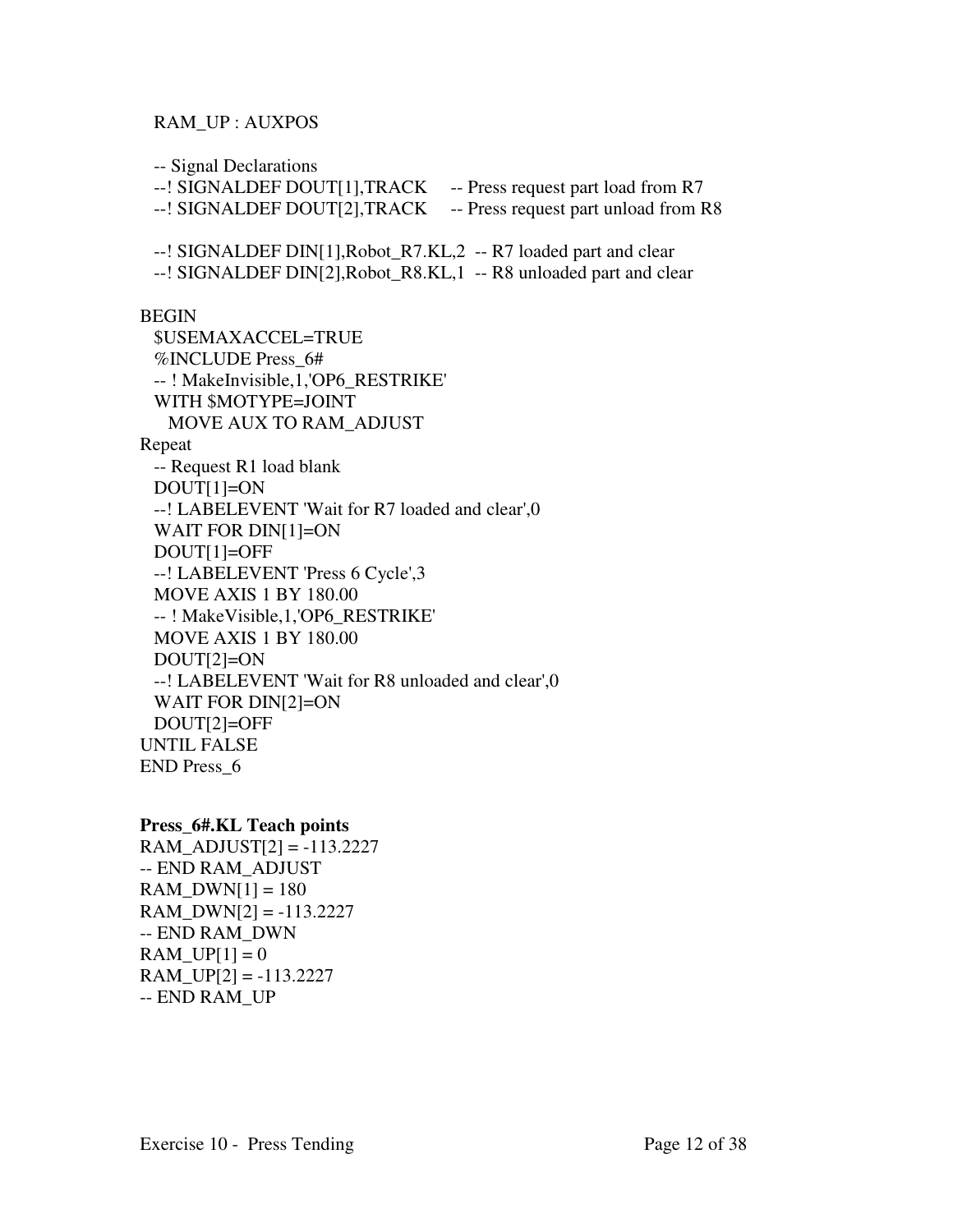# **Appendix B - Robot Tracks**

# **PROGRAM Robot\_R1**

-- Workspace LT KAREL 2 Program for ROBOT\_R1 Robot

# VAR

 -- Signal Declarations --! SIGNALDEF DOUT[1], TRACK -- Blank sheet loaded, R1 cleared press 1

--! SIGNALDEF DIN[1],Press\_1.KL,1 -- Press 1 requests R1 load Blank

ROUTINE RetrieveBlank Begin \$MOTYPE=Joint \$TERMTYPE=FINE \$SPEED=2000 --! LABELEVENT 'Robot move to blank grasp',2 MOVE TO BLANKSTACK\_CLR \$MOTYPE=Linear \$SPEED=250 MOVE TO BLANK\_GRSP --! LABELEVENT 'Robot grasp blank',5 -- ! MakeVisible,1,'BLANK\_R1' DELAY 1500 -- ! MakeVisible,1,'BLANK' --! LABELEVENT 'Robot Move to stack clear',2 MOVE TO BLANKSTACK\_CLR END RetrieveBlank

ROUTINE Press1Load BEGIN \$MOTYPE=Joint \$TERMTYPE=FINE \$SPEED=2000 --! LABELEVENT 'Robot Move to press 1 clear',2 MOVE TO PRESS1\_CLR --! LABELEVENT 'Wait for Press 1 load request',0 WAIT FOR DIN[1]=ON \$MOTYPE=Linear \$SPEED=500 --! LABELEVENT 'Robot Move to blank release',2 MOVE TO OP1\_BLANK\_CLR \$SPEED=250 MOVE TO OP1\_BLANK\_RLS --! LABELEVENT 'Robot part blank release',5 DELAY 1500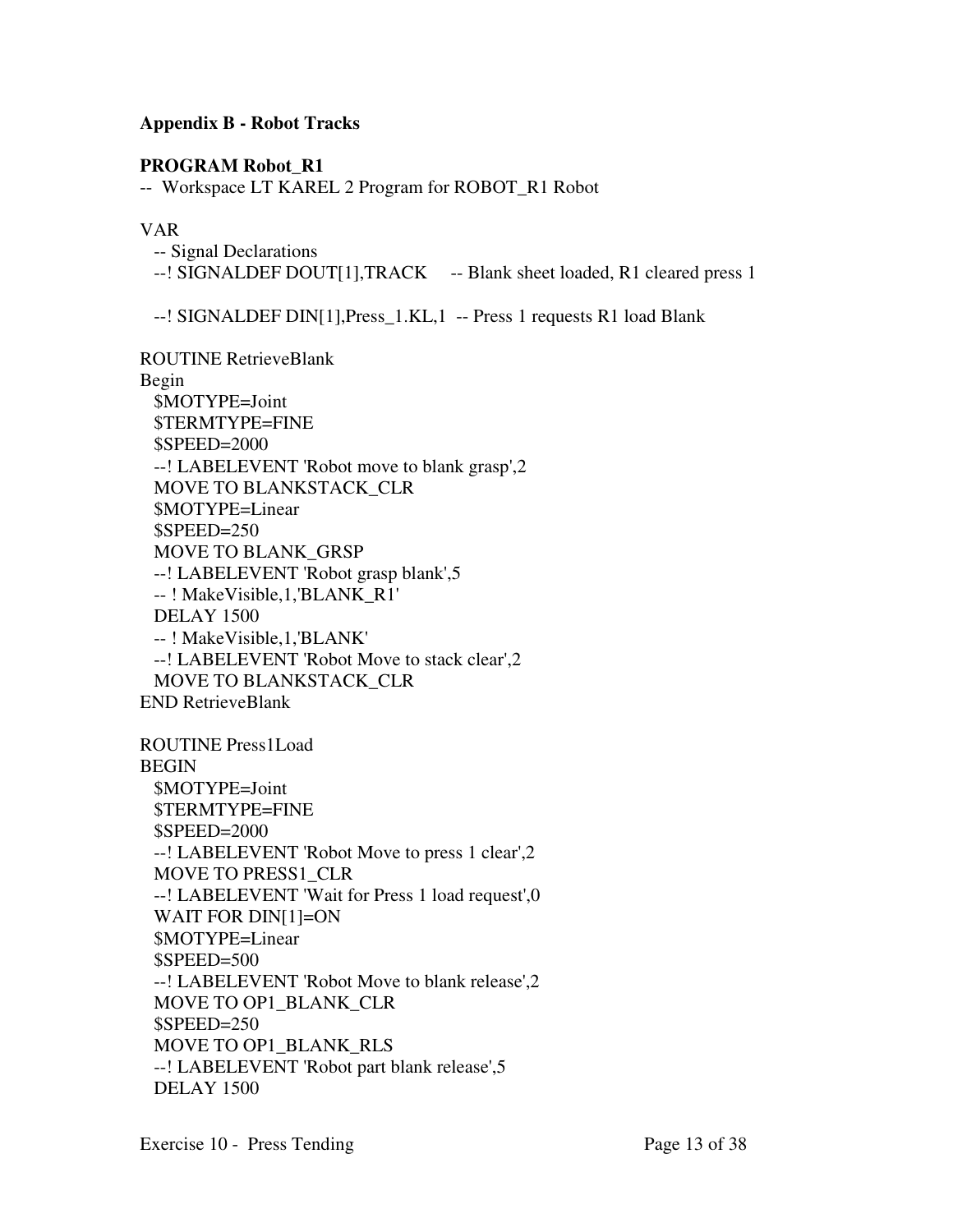```
 -- ! MakeInvisible,1,'BLANK_R1' 
  -- ! MakeVisible,1,'OP1_ BLANK' 
  --! LABELEVENT 'Robot Move to press 1 clear',2 
  $SPEED=500 
  MOVE TO OP1_BLANK_CLR 
  MOVE TO PRESS1_CLR 
  $MOTYPE=Joint 
  $SPEED=2000 
  DOUT[1]=ON 
  --! LABELEVENT 'Robot move home',2 
 MOVE TO R1 Home
  DOUT[1]=OFF 
END Press1Load
```
**BEGIN** 

```
 $USEMAXACCEL=TRUE 
  %INCLUDE Robot_R1# 
  $UTOOL=POS(803,0,233.8,180,0,0,'') 
  $SPEED=2000 
  -- ! MakeInvisible,1,'BLANK_R1' 
  -- ! MakeVisible,1,'BLANK' 
 MOVE TO R1 Home
Repeat 
  $MOTYPE=Joint 
  $SPEED=2000 
  --! LABELEVENT 'Robot move home',2 
 MOVE TO R1 Home
  RetrieveBlank 
  $MOTYPE=Joint 
  $SPEED=2000 
  --! LABELEVENT 'Robot move home',2 
 MOVE TO R1 Home
  Press1Load 
UNTIL FALSE 
END Robot_R1
```
# **PROGRAM Robot\_R2**

-- Workspace LT KAREL 2 Program for ROBOT\_R2 Robot

# VAR

- -- Signal Declarations
- --! SIGNALDEF DOUT[1], TRACK -- Part Draw unloaded, R2 cleared press 1
- --! SIGNALDEF DOUT[2], TRACK -- Hand off Part Draw from R2 to R3

 --! SIGNALDEF DIN[1],Press\_1.KL,2 -- Press requests R2 unload part Draw --! SIGNALDEF DIN[2],Robot\_R3.KL,2 -- R3 clear R2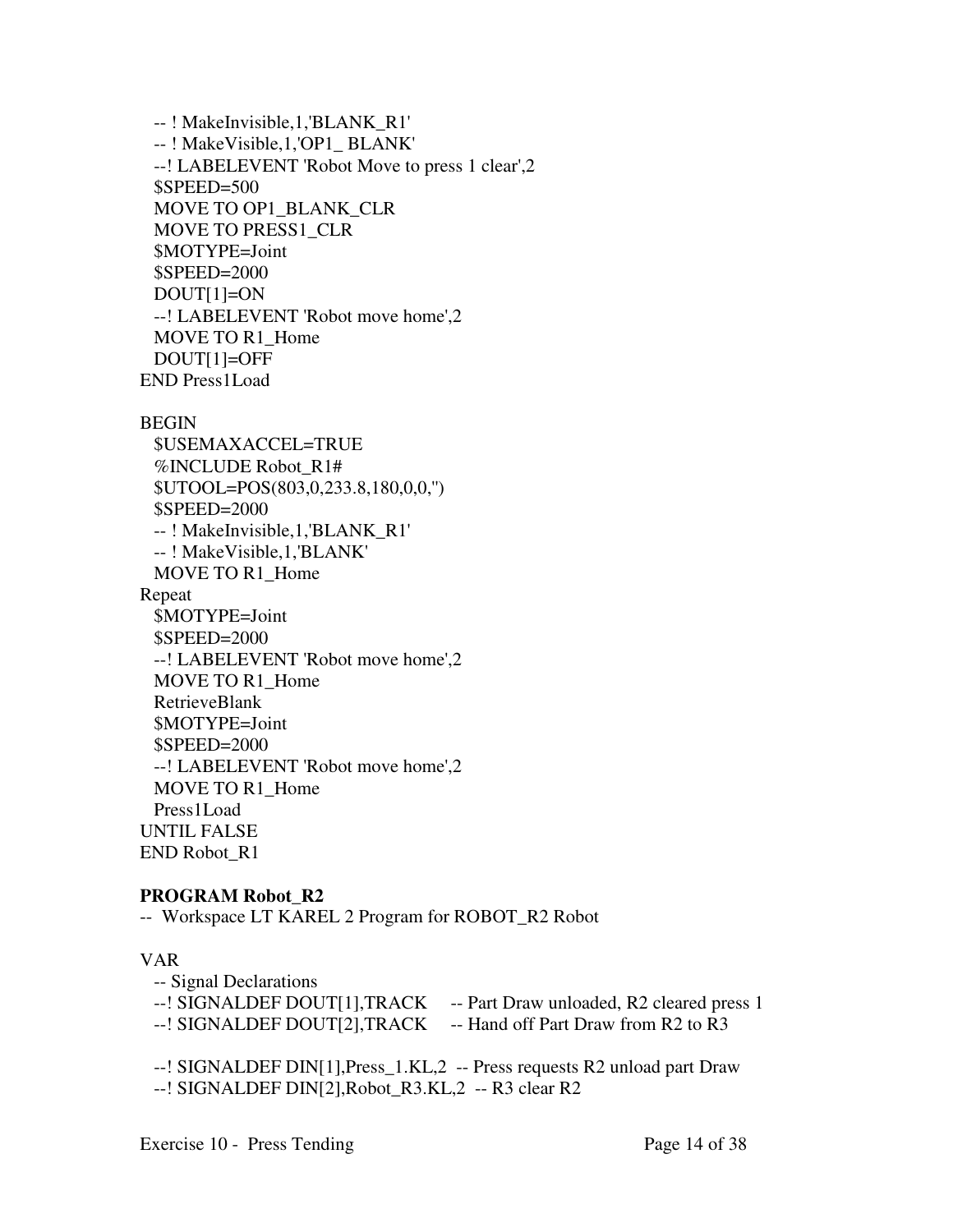--! SIGNALDEF DIN[3],Robot\_R3.KL,2 -- R3 has Part Draw from R2

ROUTINE Press1Unload Begin \$MOTYPE=Joint \$TERMTYPE=FINE \$SPEED=1000 --! LABELEVENT 'Wait for Press 1 unload request',0 WAIT FOR DIN[1]=ON --! LABELEVENT 'Robot Move to draw grasp',2 MOVE TO OP1\_DRAW\_CLR \$MOTYPE=Linear \$SPEED=250 MOVE TO OP1\_DRAW\_GRSP --! LABELEVENT 'Robot part draw grasp',5 -- ! MakeVisible,1,'OP1\_DRAW\_R2' DELAY 1500 -- ! MakeInvisible,1,'OP1\_DRAW' --! LABELEVENT 'Robot Move to press 1 clear',2 \$SPEED=500 MOVE TO OP1\_DRAW\_CLR \$SPEED=1000 MOVE TO PRESS1\_CLR1 \$MOTYPE=Joint \$SPEED=2000 DOUT[1]=ON --! LABELEVENT 'Robot Move home',2 MOVE TO R2\_Home DOUT[1]=OFF END Press1Unload ROUTINE R3Trasfer BEGIN

 \$MOTYPE=Joint \$TERMTYPE=FINE \$SPEED=2000 --! LABELEVENT 'Robot Move home',2 --! LABELEVENT 'Robot Move to draw release',2 MOVE TO R2\_RLS DOUT[2]=ON --! LABELEVENT 'Wait for R3 draw grasp',0 WAIT FOR DIN[3]=ON Delay 1500 DOUT[2]=OFF --! LABELEVENT 'Wait for R3 clear',0 WAIT FOR DIN[2]=ON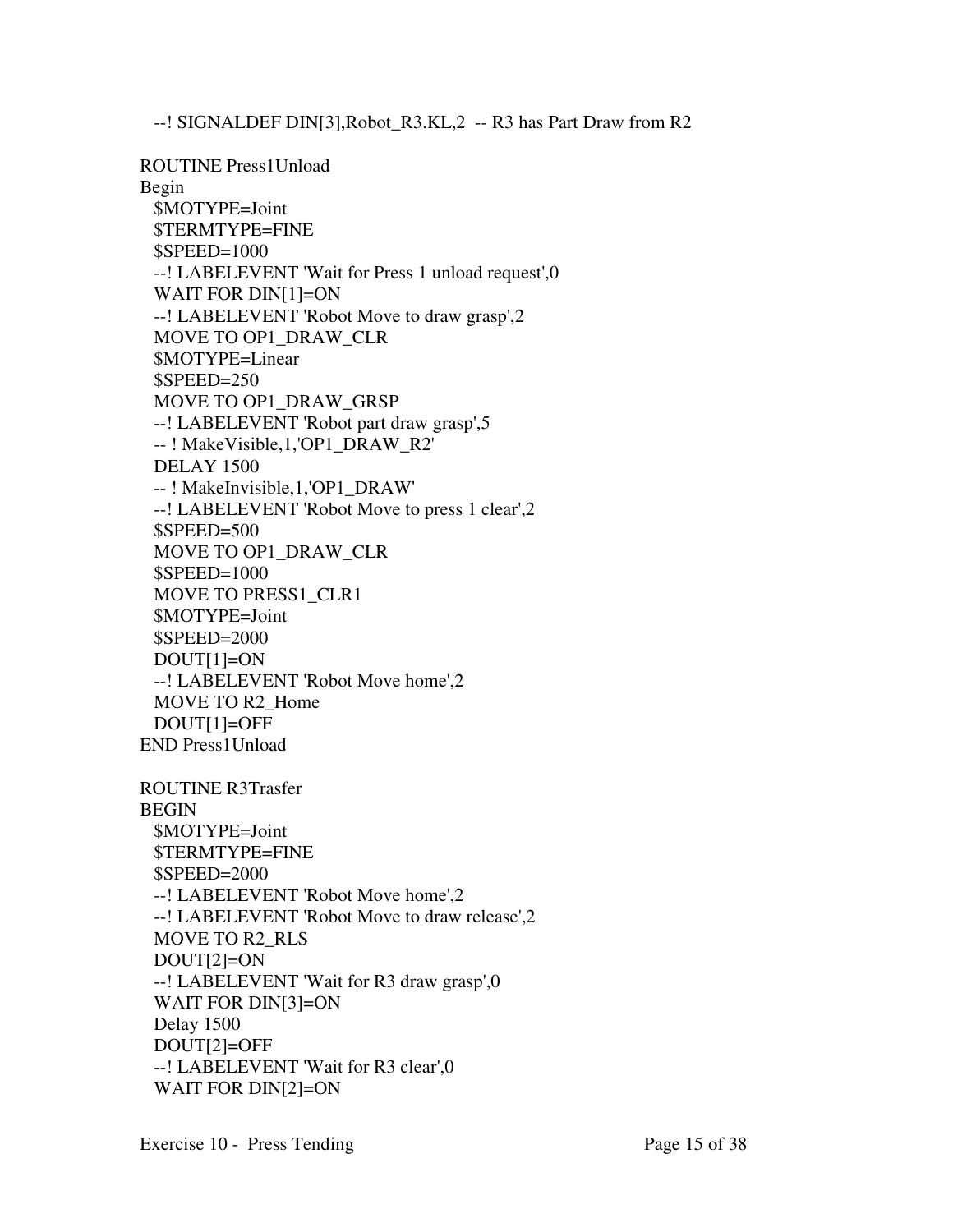--! LABELEVENT 'Robot Move to press 1 clear',2 \$SPEED=2000 MOVE TO PRESS1\_CLR1 END R3Trasfer

#### BEGIN

 \$USEMAXACCEL=TRUE %INCLUDE Robot\_R2# \$UTOOL=POS(865.4,0,253.8,180,0,0,'') \$MOTYPE=Joint \$TERMTYPE=FINE \$SPEED=2000 -- ! MakeInvisible,1,'OP1\_DRAW\_R2' MOVE TO R2\_Home Repeat --! LABELEVENT 'Robot Move to press 1 clear',2 MOVE TO PRESS1\_CLR1 Press1Unload R3Trasfer UNTIL FALSE END Robot\_R2

# **PROGRAM Robot\_R3**

-- Workspace LT KAREL 2 Program for ROBOT\_R3 Robot

# VAR

| -- Signal Declarations      |                                                                           |
|-----------------------------|---------------------------------------------------------------------------|
| --! SIGNALDEF DOUT[1],TRACK | -- Part Draw unloaded, R2 cleared press 2                                 |
| --! SIGNALDEF DOUT[2],TRACK | -- Hand off Part Draw from R2 to R3                                       |
|                             | --! SIGNALDEF DOUT[3], TRACK -- Hand off, Part Draw from R2 to R3 grasped |
|                             |                                                                           |

--! SIGNALDEF DIN[1],Press\_2.KL,1 -- Press requests R2 unload part Draw

--! SIGNALDEF DIN[2],Robot\_R2.KL,2 -- R3 has Part Draw from R2

ROUTINE R2TransferR3 Begin \$MOTYPE=JOINT \$TERMTYPE=FINE \$SPEED=2000 --! LABELEVENT 'Wait for R2, transfer request',0 WAIT FOR DIN[2]=ON --! LABELEVENT 'Robot Move to draw grasp',2 MOVE TO R3\_PNC \$MOTYPE=Linear  $SPEED=250$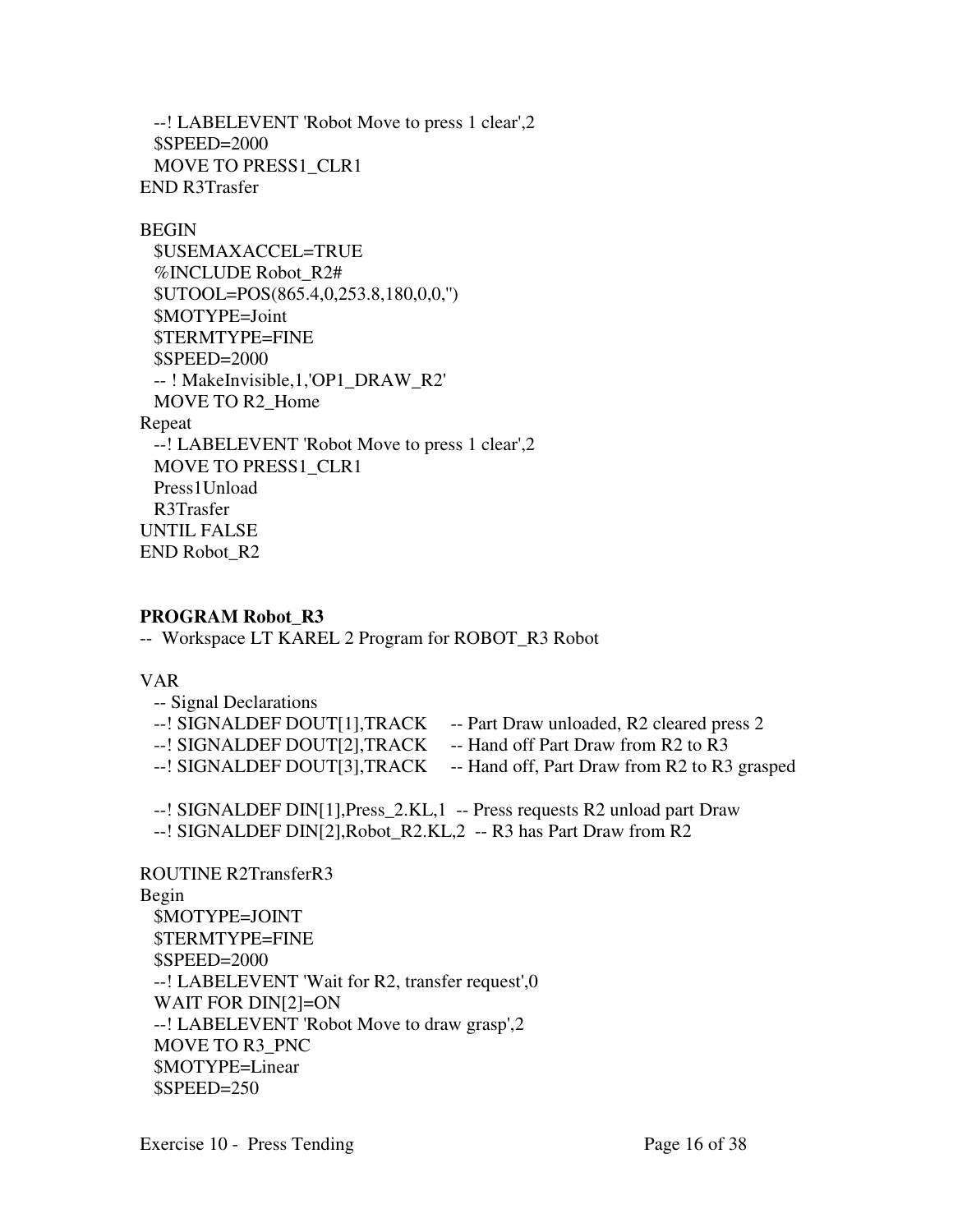```
 MOVE TO R2_RLS 
  --! LABELEVENT 'R3 part draw grasp',5 
  -- ! MakeVisible,1,'OP1_DRAW_R3' 
  DELAY 1500 
  -- ! MakeInvisible,1,'OP1_DRAW_R2' 
  --! LABELEVENT 'Wait for R2, part draw release',0 
  DOUT[3]=ON 
  DELAY 1500 --R2 release part 
  DOUT[3]=OFF 
  --! LABELEVENT 'Robot Move clear',2 
 $SPEED=500 MOVE TO R3_PNC 
  $MOTYPE=Joint 
  $SPEED=2000 
  --! LABELEVENT 'Robot Move home',2 
  DOUT[2]=ON 
  MOVE TO R3_HOME 
  --! LABELEVENT 'Robot Move press 2 clear',2 
  MOVE TO PRESS2_CLR 
  DOUT[2]=OFF 
END R2TransferR3 
ROUTINE Press2Load 
BEGIN 
  $MOTYPE=Linear 
  $TERMTYPE=FINE 
  $SPEED=1000 
  --! LABELEVENT 'Wait for Press 2 load request',0
 WAIT FOR DIN[1]=ON
  --! LABELEVENT 'Robot Move part draw release',2 
  MOVE TO DRAW_CLR 
  $SPEED=250 
  MOVE TO DRAW_RLS 
  --! LABELEVENT 'Robot part draw release',5 
  -- ! MakeVisible,1,'OP1_DRAW2' 
  DELAY 1500 
  -- ! MakeInvisible,1,'OP1_DRAW_R3' 
  --! LABELEVENT 'Robot Move press 2 clear',2 
  $SPEED=500 
  MOVE TO DRAW_CLR 
  $SPEED=1000 
  MOVE TO PRESS2_CLR 
  $MOTYPE=Joint 
  $SPEED=2000 
  --! LABELEVENT 'Robot Move home',2 
 DOUT[1]=ON
```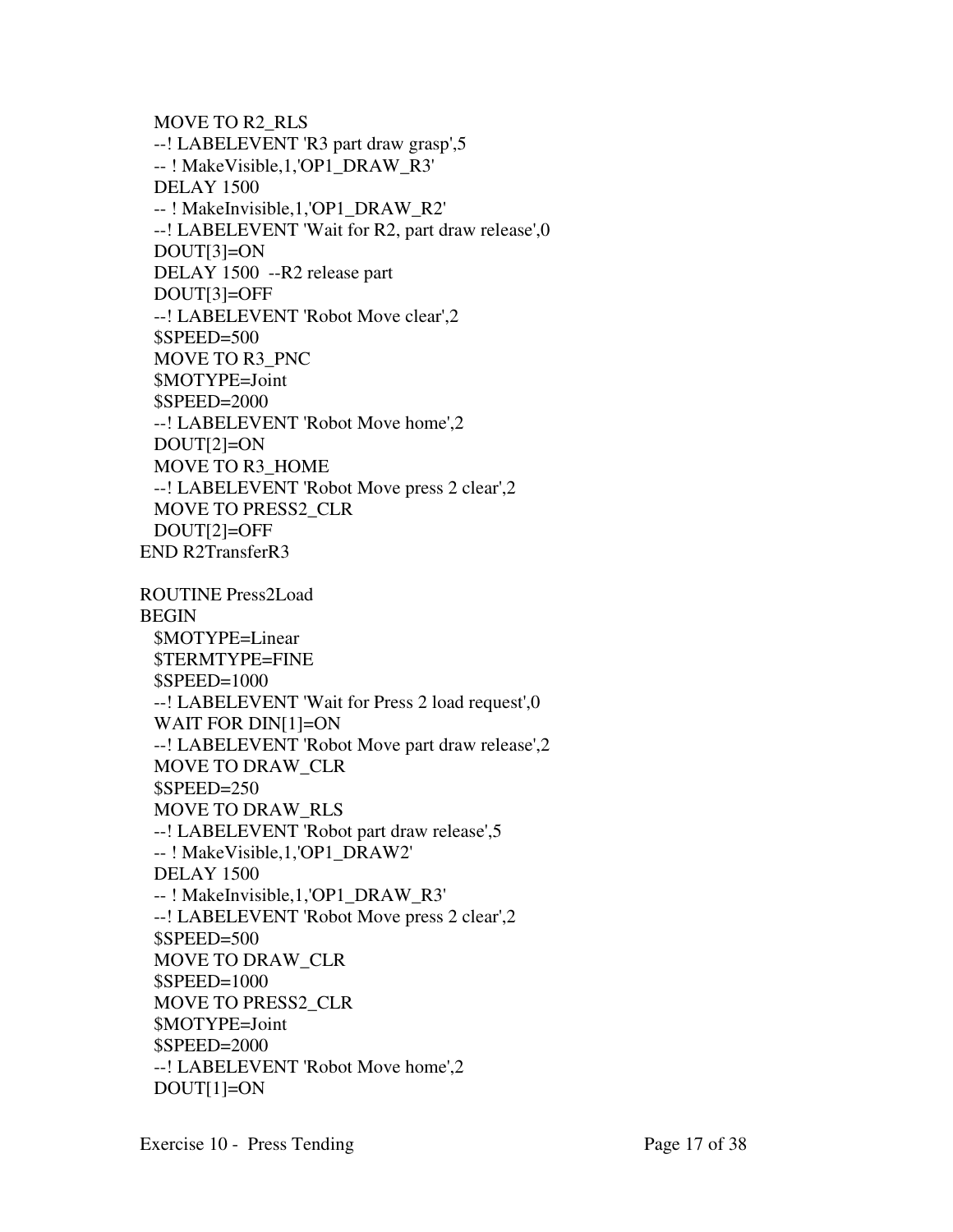MOVE TO R3\_HOME DOUT[1]=OFF END Press2Load

#### BEGIN

```
 $USEMAXACCEL=TRUE 
  %INCLUDE Robot_R2# 
  $UTOOL=POS(740.4,0,228.8,0,0,180,'') 
  $MOTYPE=Joint 
  $TERMTYPE=FINE 
  $SPEED=2000 
  -- ! MakeInvisible,1,'OP1_DRAW_R3' 
  MOVE TO R3_HOME 
Repeat 
  R2TransferR3 
  Press2load 
UNTIL FALSE 
END Robot_R3
```
# **PROGRAM Robot\_R4**

-- Workspace LT KAREL 2 Program for ROBOT\_R4 Robot

## VAR

| -- Signal Declarations<br>--! SIGNALDEF DOUT[1],TRACK<br>--! SIGNALDEF DOUT[2],TRACK | -- R4 unload Part trim, R4 cleared press 2<br>-- R4 load part trim, Press 3 clear press 3                                                                |
|--------------------------------------------------------------------------------------|----------------------------------------------------------------------------------------------------------------------------------------------------------|
|                                                                                      | --! SIGNALDEF DIN[1], Press_2.KL, 2 -- Press 2 requests R3 unload part Trim<br>--! SIGNALDEF DIN[2], Press_3.KL, 1 -- Press 3 requests R3 load part Trim |

ROUTINE Press2Unload

Begin \$MOTYPE=Joint \$TERMTYPE=FINE \$SPEED=2000 --! LABELEVENT 'Robot move to press 2 clear',2 MOVE TO PRESS2\_CLR1 --! LABELEVENT 'Wait for Press 2 unload request',0 WAIT FOR DIN[1]=ON \$MOTYPE=Linear \$SPEED=1000 --! LABELEVENT 'Robot Move part trim grasp',2 MOVE TO TRIM\_CLR \$SPEED=250 MOVE TO OP2\_TRIM\_GSP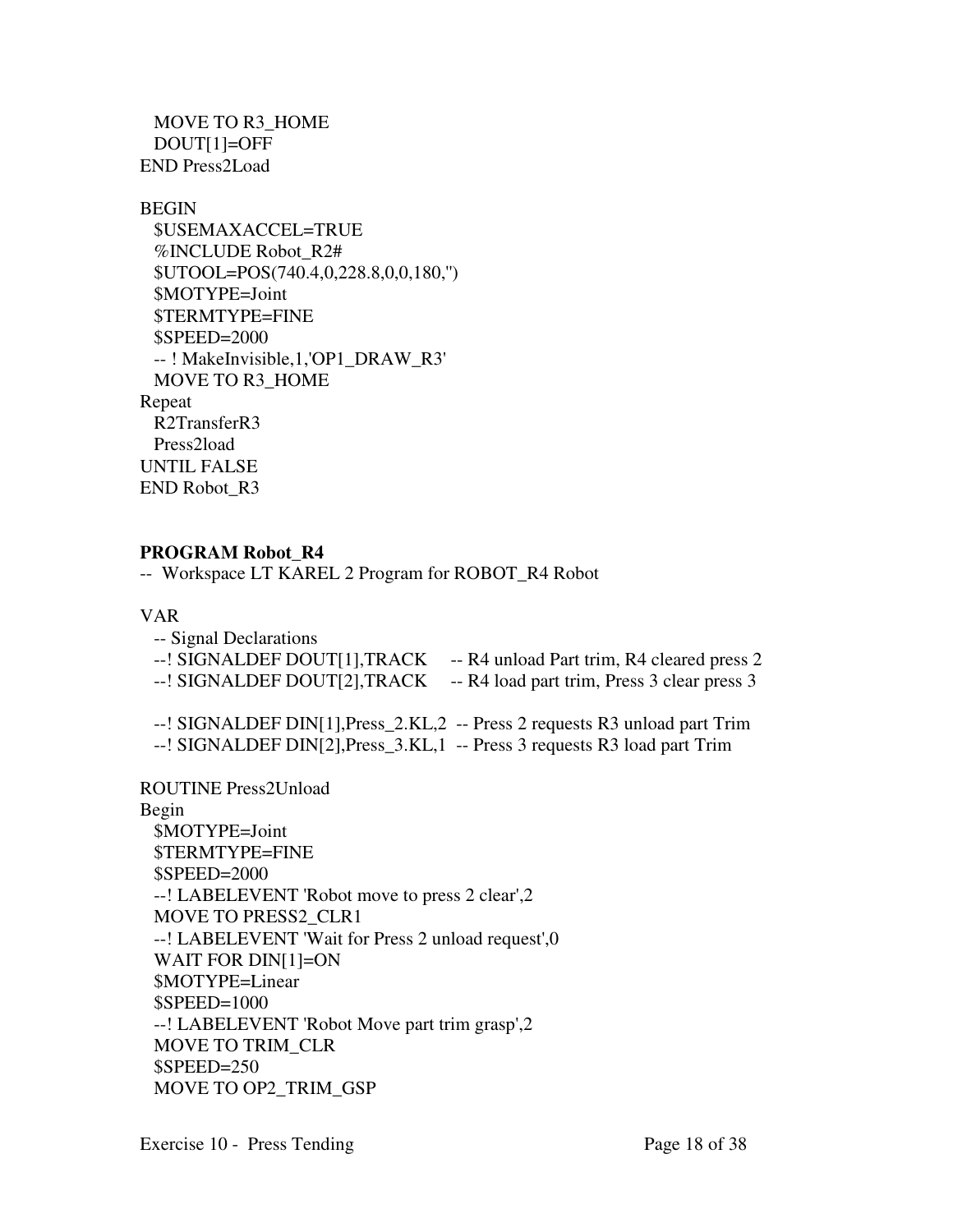--! LABELEVENT 'Robot part trim grasp',5 -- ! MakeVisible,1,'OP2\_TRIM\_R4' DELAY 1500 -- ! MakeInvisible,1,'OP2\_TRIM' --! LABELEVENT 'Robot Move press 2 clear',2 \$SPEED=500 MOVE TO TRIM\_CLR \$SPEED=1000 MOVE TO PRESS2\_CLR1 DOUT[1]=ON \$MOTYPE=Joint \$SPEED=2000 --! LABELEVENT 'Robot Move home',2 MOVE TO R4\_HOME DOUT[1]=OFF END Press2Unload ROUTINE Press3Load BEGIN \$MOTYPE=Joint \$TERMTYPE=FINE \$SPEED=2000 --! LABELEVENT 'Robot Move press 3 clear',2 MOVE TO PRESS3\_CLR --! LABELEVENT 'Wait for Press 2 unload request',0 WAIT FOR DIN[2]=ON \$MOTYPE=Linear \$SPEED=1000 --! LABELEVENT 'Robot Move part trim release',2 MOVE TO TRIM\_CLR1 \$SPEED=250 MOVE TO OP2\_TRIM\_RLS --! LABELEVENT 'Robot part trim release',5 -- ! MakeVisible,1,'OP2\_TRIM\_2' DELAY 1500 -- ! MakeInvisible,1,'OP2\_TRIM\_R4' --! LABELEVENT 'Robot Move press 3 clear',2 \$SPEED=500 MOVE TO TRIM\_CLR1 \$SPEED=1000 MOVE TO PRESS3\_CLR \$MOTYPE=Joint \$SPEED=2000 DOUT[2]=ON --! LABELEVENT 'Robot Move home',2 MOVE TO R4\_HOME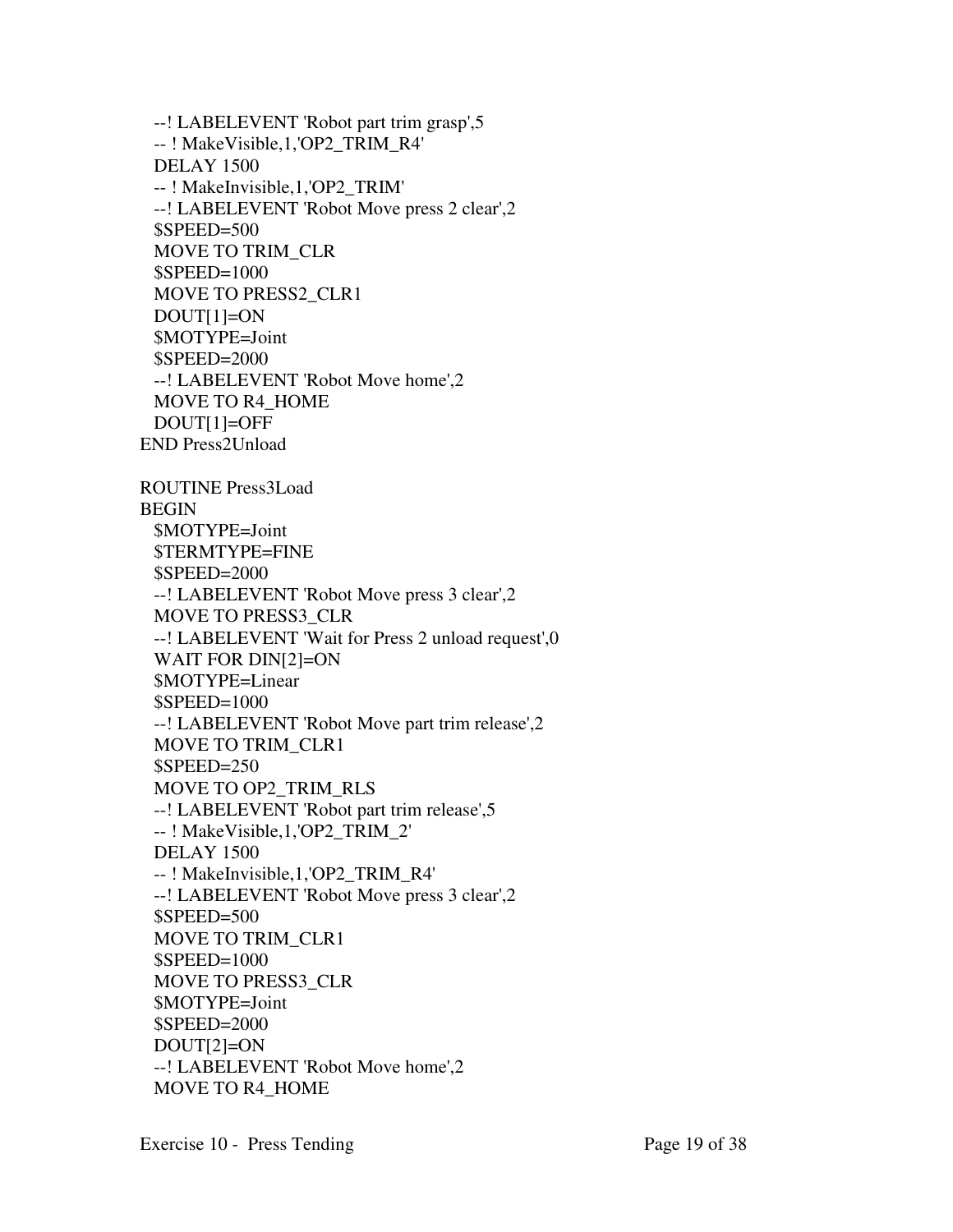DOUT[2]=OFF END Press3Load

BEGIN \$USEMAXACCEL=TRUE %INCLUDE Robot\_R4# \$UTOOL=POS(790.4,0,230.3691,0,0,0,'') \$MOTYPE=Joint \$TERMTYPE=FINE \$SPEED=2000 -- ! MakeInvisible,1,'OP2\_TRIM\_R4' MOVE TO R4\_HOME Repeat Press2Unload Press3Load UNTIL FALSE END Robot\_R4

# **PROGRAM Robot\_R5**

-- Workspace LT KAREL 2 Program for ROBOT\_R4 Robot

 -- Signal Declarations --! SIGNALDEF DOUT[1], TRACK -- R5 unload part pierce, R5 clear press 3 --! SIGNALDEF DOUT[2], TRACK -- R5 load part pierce, R5 clear press 4

 --! SIGNALDEF DIN[1],Press\_3.KL,2 -- Press 3 requests R5 unload part pierce --! SIGNALDEF DIN[2], Press 4.KL, 1 -- Press 4 requests R5 load part pierce

ROUTINE Press3Unload Begin \$MOTYPE=Joint \$TERMTYPE=FINE \$SPEED=2000 --! LABELEVENT 'Robot move to press 3 clear',2 MOVE TO PRESS3\_CLR1 --! LABELEVENT 'Wait for Press 3 unload request',0 WAIT FOR DIN[1]=ON \$MOTYPE=Linear \$SPEED=1000 --! LABELEVENT 'Robot Move part pierce grasp',2 MOVE TO PIERCE1\_CLR \$SPEED=250 MOVE TO OP3\_PIERCE\_GSP --! LABELEVENT 'Robot part pierce grasp',5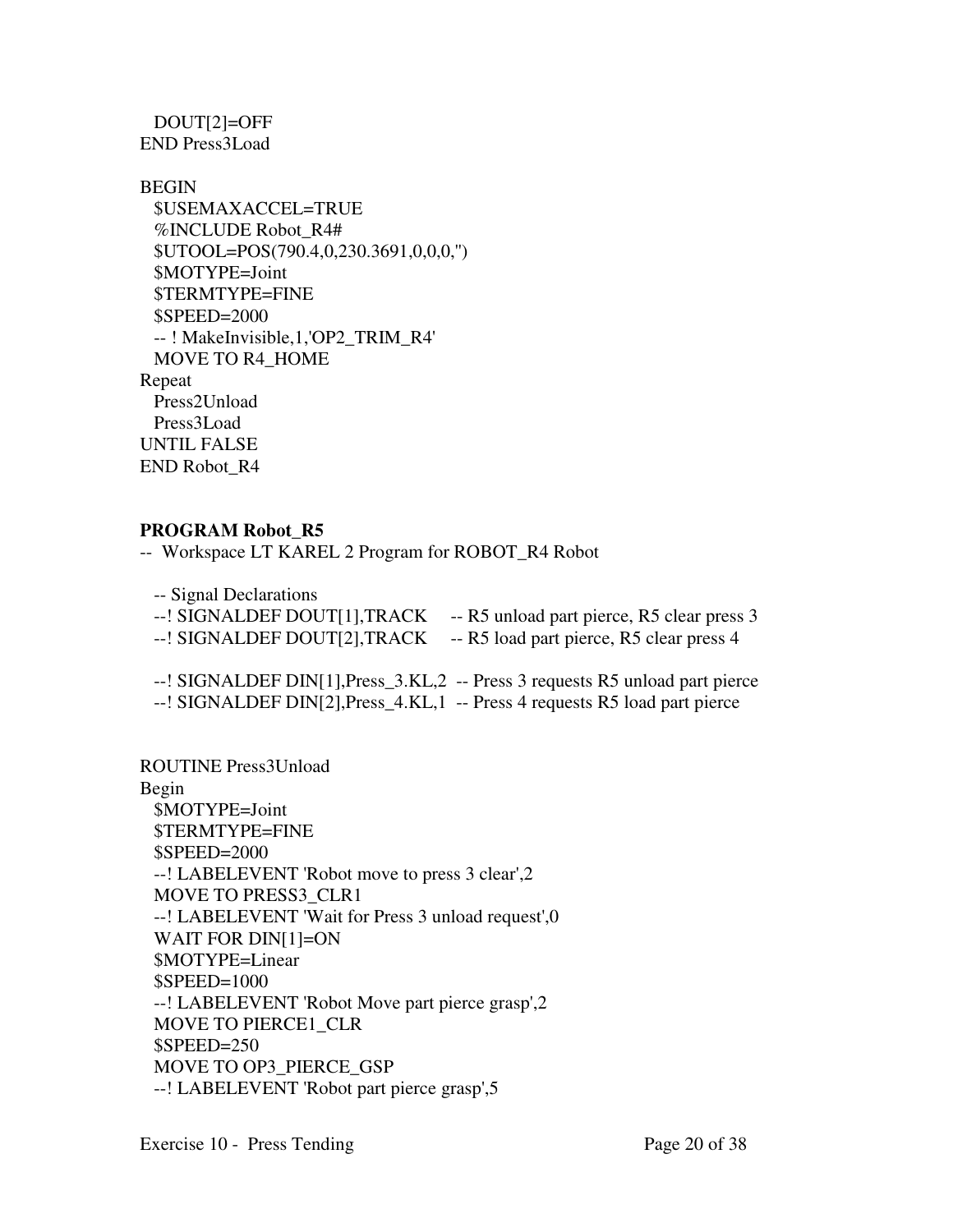-- ! MakeVisible,1,'OP3\_PIERCE\_R5' DELAY 1500 -- ! MakeInvisible,1,'OP3\_PIERCE' --! LABELEVENT 'Robot Move press 3 clear',2 \$SPEED=500 MOVE TO PIERCE1\_CLR MOVE TO PRESS3\_CLR1 DOUT[1]=ON \$MOTYPE=Joint \$SPEED=2000 --! LABELEVENT 'Robot Move home',2 MOVE TO R5\_HOME DOUT[1]=OFF END Press3Unload ROUTINE Press4Load BEGIN \$MOTYPE=Joint \$TERMTYPE=FINE \$SPEED=2000 --! LABELEVENT 'Robot Move press 4 clear',2 MOVE TO PRESS4\_CLR --! LABELEVENT 'Wait for Press 2 unload request',0 WAIT FOR DIN[2]=ON \$MOTYPE=Linear \$SPEED=1000 --! LABELEVENT 'Robot Move part pierce release',2 MOVE TO PIERCE2\_CLR \$SPEED=250 MOVE TO OP3\_PIERCE\_RLS --! LABELEVENT 'Robot part pierce release',5 -- ! MakeVisible,1,'OP3\_PIERCE1' DELAY 1500 -- ! MakeInvisible,1,'OP3\_PIERCE\_R5' --! LABELEVENT 'Robot Move press 3 clear',2 \$SPEED=500 MOVE TO PIERCE2\_CLR \$SPEED=1000 MOVE TO PRESS4\_CLR

Exercise 10 - Press Tending Page 21 of 38

MOVE TO R5\_HOME

--! LABELEVENT 'Robot Move home',2

 DOUT[2]=ON \$MOTYPE=Joint \$SPEED=2000

 DOUT[2]=OFF END Press4Load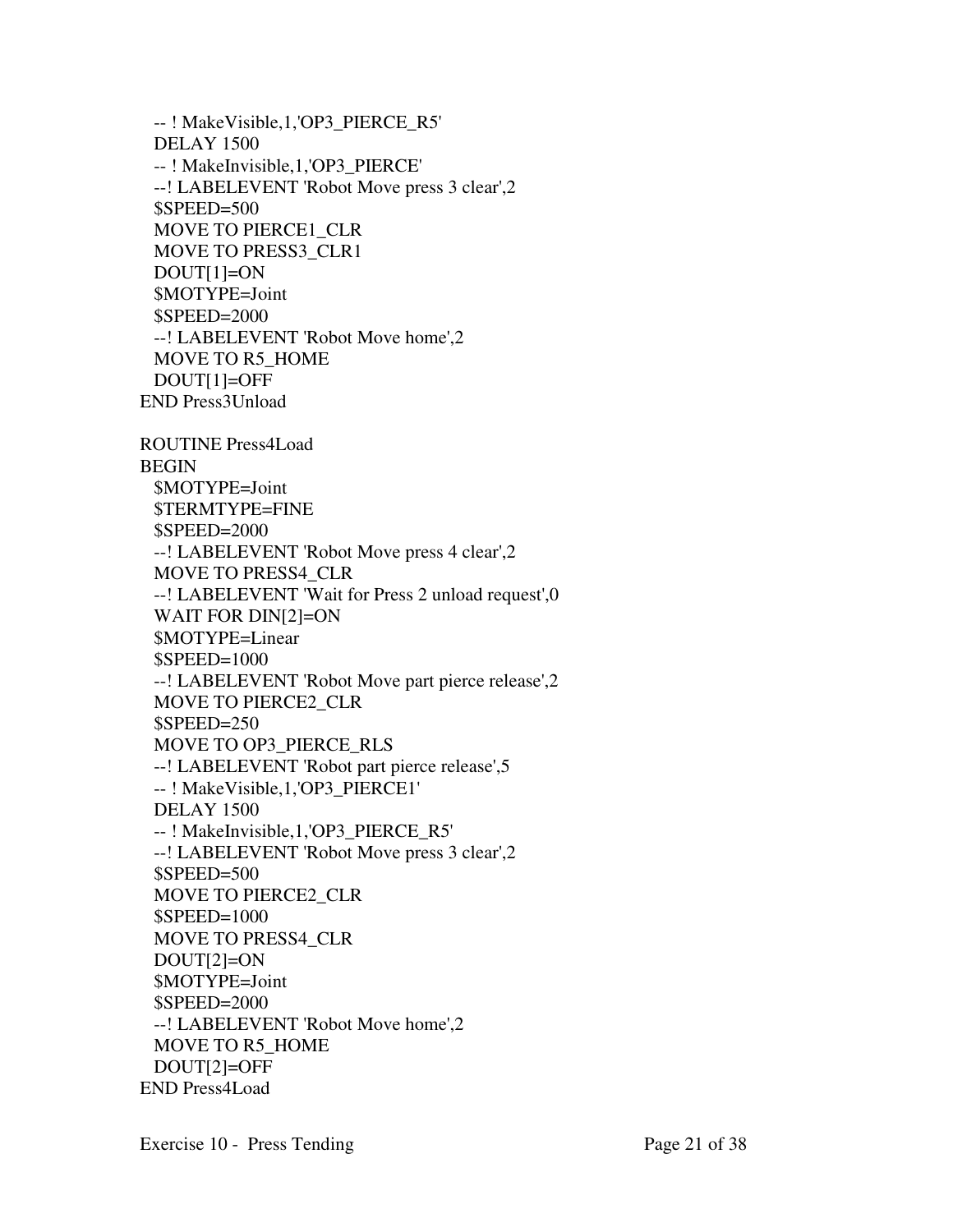**BEGIN**  \$USEMAXACCEL=TRUE %INCLUDE Robot\_R5# \$UTOOL=POS(790.4,0,230.4261,0,0,180,'') \$MOTYPE=Joint \$TERMTYPE=FINE \$SPEED=2000 -- ! MakeInvisible,1,'OP3\_PIERCE\_R5' MOVE TO R5\_HOME Repeat Press3Unload Press4Load UNTIL FALSE END Robot\_R5 PROGRAM Robot\_R6 -- Workspace LT KAREL 2 Program for ROBOT\_R6 Robot

 -- Signal Declarations --! SIGNALDEF DOUT[1], TRACK -- R6 unload part pierce, R6 clear press 4 --! SIGNALDEF DOUT[2], TRACK -- R6 load part pierce, R5 clear press 5

 --! SIGNALDEF DIN[1],Press\_4.KL,2 -- Press 5 requests R6 unload part pierce --! SIGNALDEF DIN[2],Press\_5.KL,1 -- Press 6 requests R6 load part pierce

ROUTINE Press4Unload Begin \$MOTYPE=Joint \$TERMTYPE=FINE \$SPEED=2000 --! LABELEVENT 'Robot move to press 4 clear',2 MOVE TO PRESS4\_CLR1 --! LABELEVENT 'Wait for Press 4 unload request',0 WAIT FOR DIN[1]=ON \$SPEED=1000 --! LABELEVENT 'Robot Move part pierce grasp',2 MOVE TO OP4\_PIERCE\_CLR \$SPEED=250 MOVE TO OP4\_PIERCE\_GSP --! LABELEVENT 'Robot part pierce grasp',5 -- ! MakeVisible,1,'OP4\_PIERCE\_R6' DELAY 1500 -- ! MakeInvisible,1,'OP4\_PIERCE' --! LABELEVENT 'Robot Move press 4 clear',2  $$SPEED=500$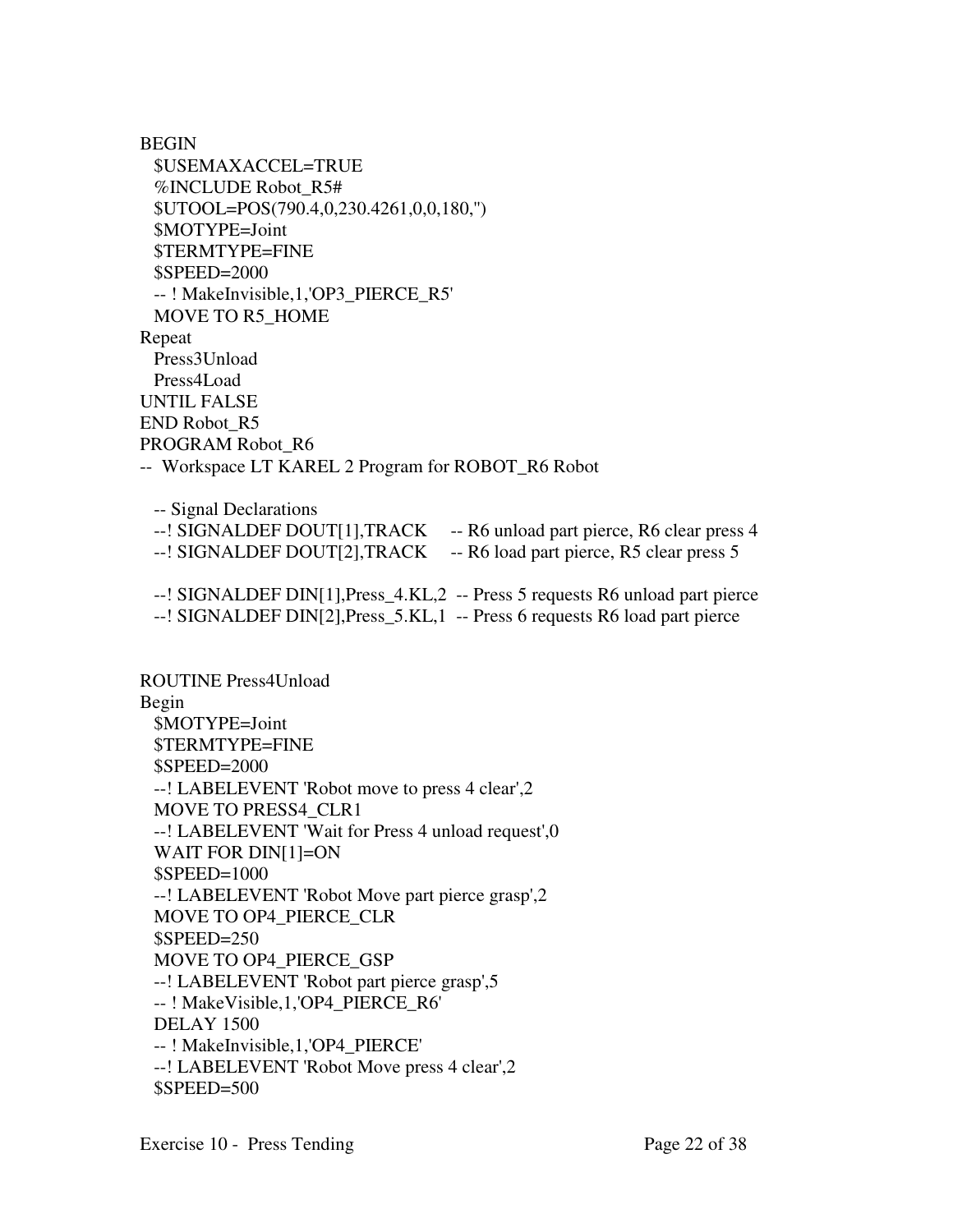```
 MOVE TO OP4_PIERCE_CLR 
  MOVE TO PRESS4_CLR1 
  DOUT[1]=ON 
  $MOTYPE=Joint 
  $SPEED=2000 
  --! LABELEVENT 'Robot Move home',2 
  MOVE TO R6_HOME 
  DOUT[1]=OFF 
END Press4Unload
```
ROUTINE Press5Load BEGIN \$MOTYPE=Joint \$TERMTYPE=FINE \$SPEED=2000 --! LABELEVENT 'Robot Move press 5 clear',2 MOVE TO PRESS5\_CLR --! LABELEVENT 'Wait for Press 5 load request',0 WAIT FOR DIN[2]=ON \$MOTYPE=Linear \$SPEED=1000 --! LABELEVENT 'Robot Move part pierce release',2 MOVE TO OP4\_PIERCE\_CLR1 \$SPEED=250 MOVE TO OP4\_PIERCE\_RLS --! LABELEVENT 'Robot part pierce release',5 -- ! MakeVisible,1,'OP4\_PIERCE1' DELAY 1500 -- ! MakeInvisible,1,'OP4\_PIERCE\_R6' --! LABELEVENT 'Robot Move press 3 clear',2 \$SPEED=500 MOVE TO OP4\_PIERCE\_CLR1 \$SPEED=1000 MOVE TO PRESS5\_CLR DOUT[2]=ON \$MOTYPE=Joint \$SPEED=2000 --! LABELEVENT 'Robot Move home',2 MOVE TO R6\_HOME DOUT[2]=OFF END Press5Load

# BEGIN

 \$USEMAXACCEL=TRUE %INCLUDE Robot\_R6# \$UTOOL=POS(790.4,0,243.8,0,0,0,'')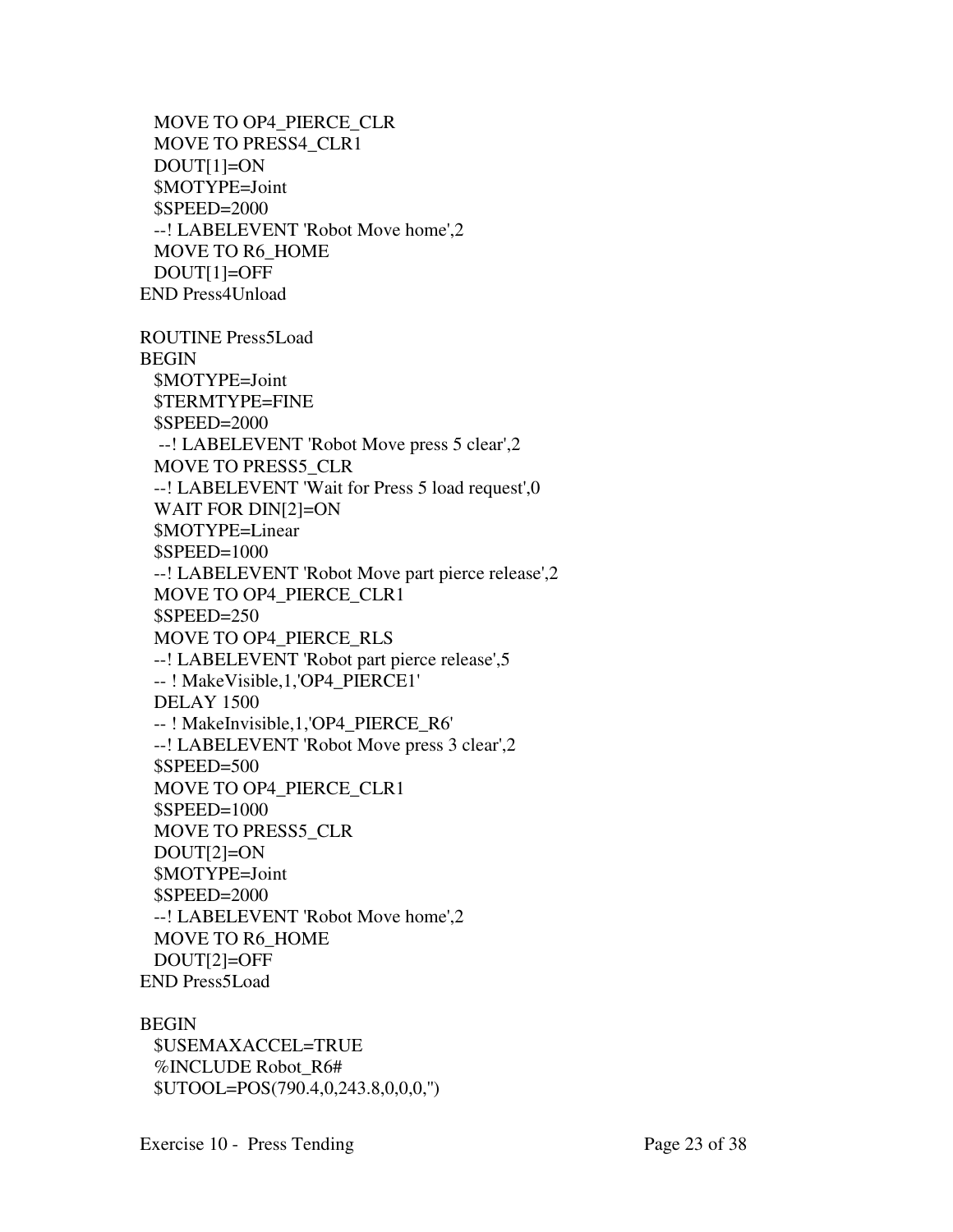| \$MOTYPE=Joint                      |
|-------------------------------------|
| \$TERMTYPE=FINE                     |
| \$SPEED=2000                        |
| --! MakeInvisible,1,'OP4_PIERCE_R6' |
| MOVE TO R6 HOME                     |
| Repeat                              |
| Press4Unload                        |
| Press5Load                          |
| UNTIL FALSE                         |
| END Robot R6                        |
|                                     |

# **PROGRAM Robot\_R7**

-- Workspace LT KAREL 2 Program for ROBOT\_R7 Robot

-- Signal Declarations

--! SIGNALDEF DOUT[1], TRACK -- R7 unload part pierce, R7 clear press 5

--! SIGNALDEF DOUT[2], TRACK -- R7 load part pierce, R7 clear press 6

--! SIGNALDEF DIN[1],Press\_5.KL,2 -- Press 5requests R7 unload part pierce

--! SIGNALDEF DIN[2],Press\_6.KL,1 -- Press 6 requests R7 unload part pierce

ROUTINE Press5Unload

Begin

 \$MOTYPE=Joint \$TERMTYPE=FINE \$SPEED=2000 --! LABELEVENT 'Robot move to press 5 clear',2 MOVE TO PRESS5\_CLR1 --! LABELEVENT 'Wait for Press 5 unload request',0 WAIT FOR DIN[1]=ON \$SPEED=1000 --! LABELEVENT 'Robot Move part pierce grasp',2 MOVE TO OP5\_PIERCE\_CLR \$SPEED=250 MOVE TO OP5\_PIERCE\_GRSP --! LABELEVENT 'Robot part pierce grasp',5 -- ! MakeVisible,1,'OP5\_PIERCE\_R7' DELAY 1500 -- ! MakeInvisible,1,'OP5\_PIERCE' --! LABELEVENT 'Robot Move press 5 clear',2 \$SPEED=500 MOVE TO OP5\_PIERCE\_CLR MOVE TO PRESS5\_CLR1 DOUT[1]=ON \$MOTYPE=Joint \$SPEED=2000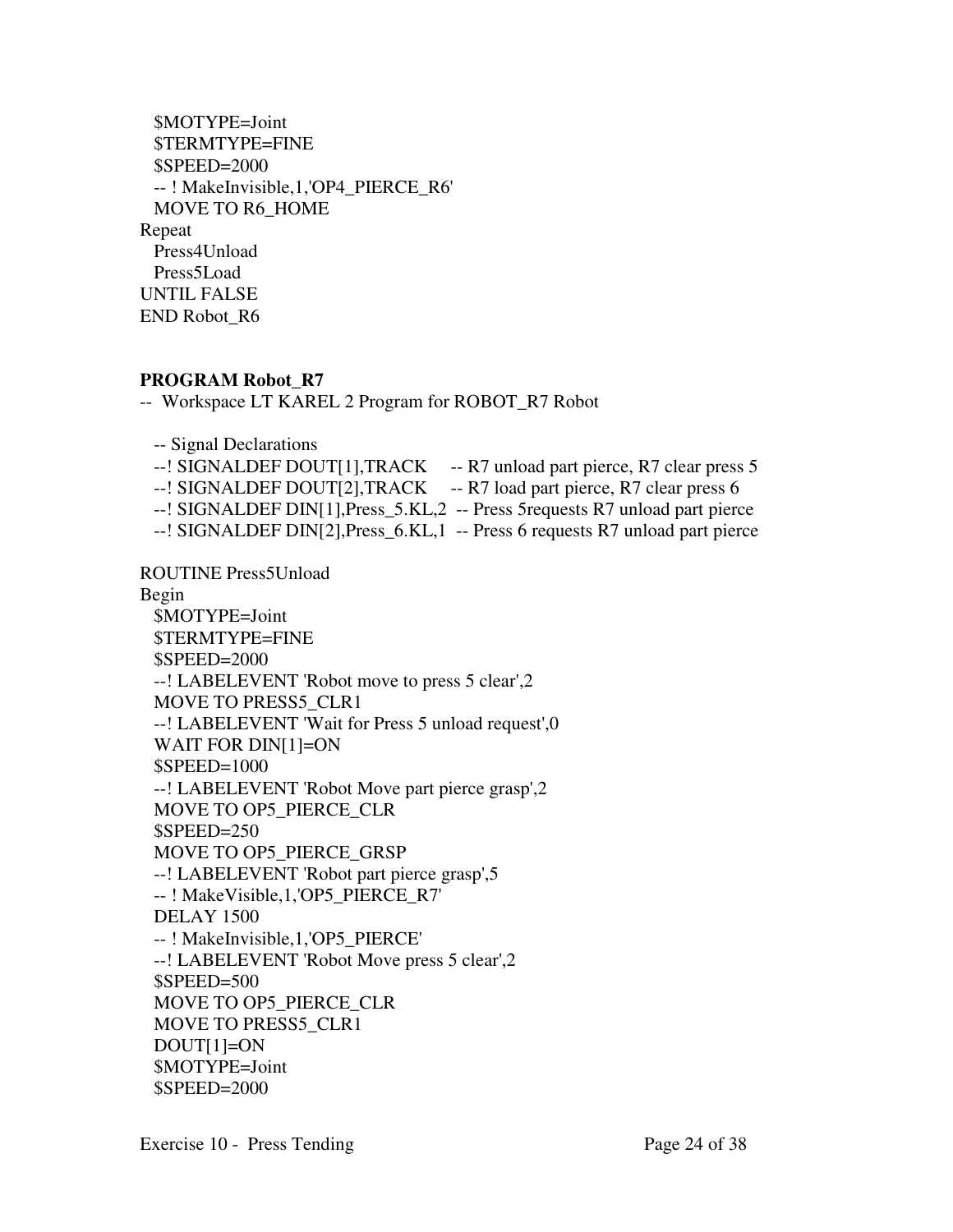--! LABELEVENT 'Robot Move home',2 \$MOTYPE=Joint MOVE TO R7\_HOME DOUT[1]=OFF END Press5Unload ROUTINE Press6Load BEGIN \$MOTYPE=Joint \$TERMTYPE=FINE \$SPEED=2000 --! LABELEVENT 'Robot Move press 6 clear',2 MOVE TO PRESS6\_CLR --! LABELEVENT 'Wait for Press 6 load request',0 WAIT FOR DIN[2]=ON \$MOTYPE=Linear \$SPEED=1000 --! LABELEVENT 'Robot Move part pierce release',2 MOVE TO OP5\_PIERCE\_CLR1 MOVE TO OP5\_PIERCE\_RLS -- ! MakeVisible,1,'OP6\_RESTRIKE' DELAY 1500 -- ! MakeInvisible,1,'OP5\_PIERCE\_R7' --! LABELEVENT 'Robot Move press 6 clear',2 \$SPEED=500 MOVE TO OP5\_PIERCE\_CLR1 MOVE TO PRESS6\_CLR DOUT[2]=ON \$MOTYPE=Joint \$SPEED=2000 --! LABELEVENT 'Robot Move home',2 MOVE TO R7\_HOME DOUT[2]=OFF END Press6Load

#### BEGIN

 \$USEMAXACCEL=TRUE %INCLUDE Robot\_R7# \$UTOOL=POS(790.4,0,230.1665,0,0,180,'') \$MOTYPE=Joint \$TERMTYPE=FINE \$SPEED=1000 -- ! MakeInvisible,1,'OP5\_PIERCE\_R7' MOVE TO R7\_HOME Repeat Press5Unload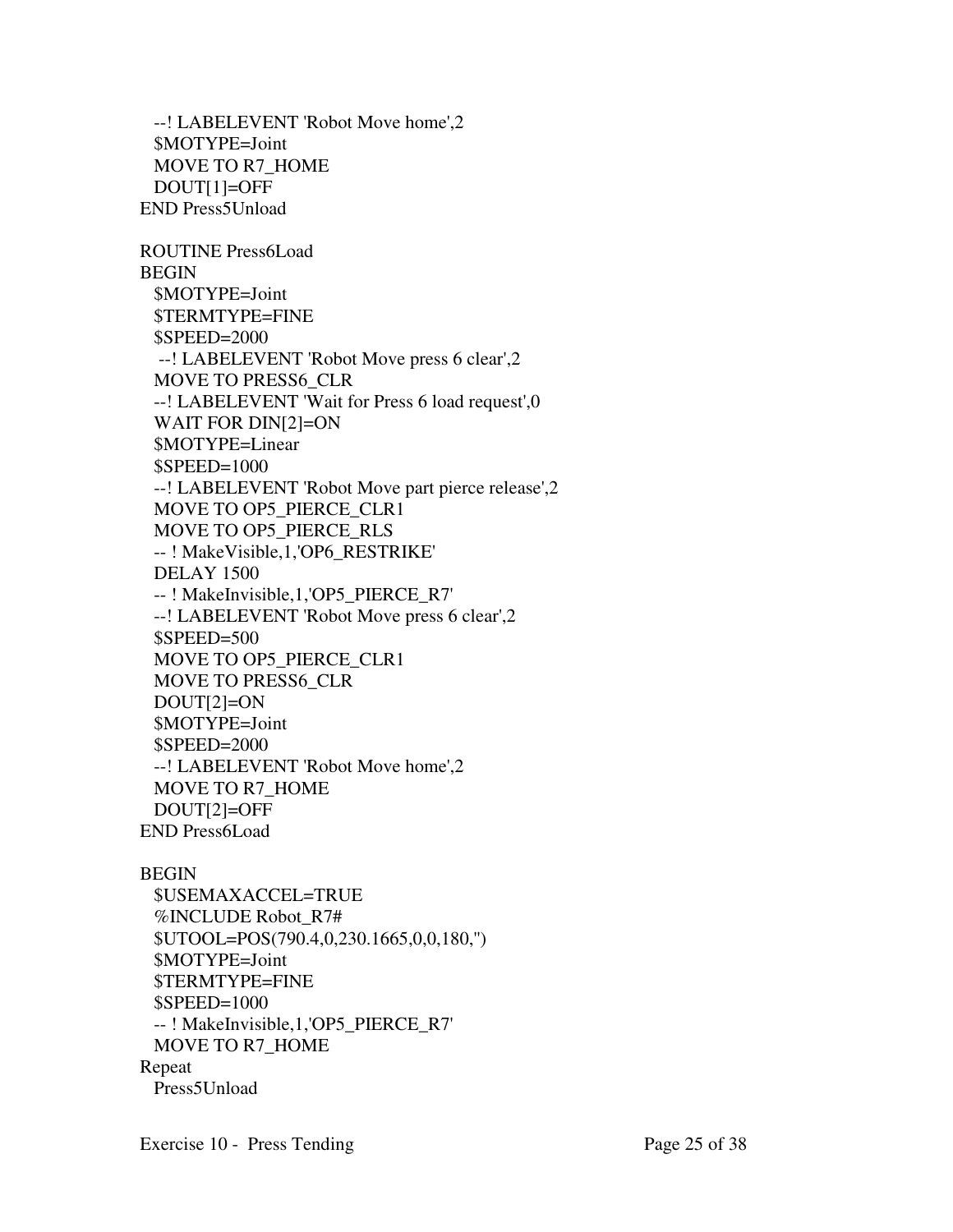Press6Load UNTIL FALSE END Robot\_R7

# **PROGRAM Robot\_R8**

PROGRAM Robot\_R8 -- Workspace LT KAREL 2 Program for ROBOT\_R8 Robot

**CONST** PartsTotal=120

PartsPerBin=12

VAR

 PartsCount : INTEGER BinPartCount : INTEGER LoadBinNo:INTEGER

-- Signal Declarations

- --! SIGNALDEF DOUT[1], TRACK -- R8 unload part Re-strike, R8 clear press 6
- --! SIGNALDEF DOUT[2],TRACK -- C1 Bin Full
- --! SIGNALDEF DOUT[3], TRACK -- C3 Bin Full

--! SIGNALDEF DIN[1],Press\_6.KL,2 -- Press 6 requests R8 unload part Re-strike

--! SIGNALDEF DIN[2],Conveyor\_1.KL,2 -- R8 Load bin on C1, ready

--! SIGNALDEF DIN[3],Conveyor\_3.KL,2 -- R8 Load bin on C3, Ready

ROUTINE Press6Unload Begin \$MOTYPE=Joint \$TERMTYPE=FINE \$SPEED=2000 --! LABELEVENT 'Robot move to press 6 clear',2 MOVE TO PRESS6\_CLR1 --! LABELEVENT 'Wait for Press 6 unload request',0 WAIT FOR DIN[1]=ON \$SPEED=1000 --! LABELEVENT 'Robot Move part Door grasp',2 \$MOTYPE=LINEAR MOVE TO OP5\_PIERCE\_CLR1 \$SPEED=250 MOVE TO OP5\_PIERCE\_RLS --! LABELEVENT 'Robot part Door grasp',5 --! Makevisible,1,'OP6\_RESTRIKE' --! COPYOBJECTALT 'OP6\_RESTRIKE','DOOR'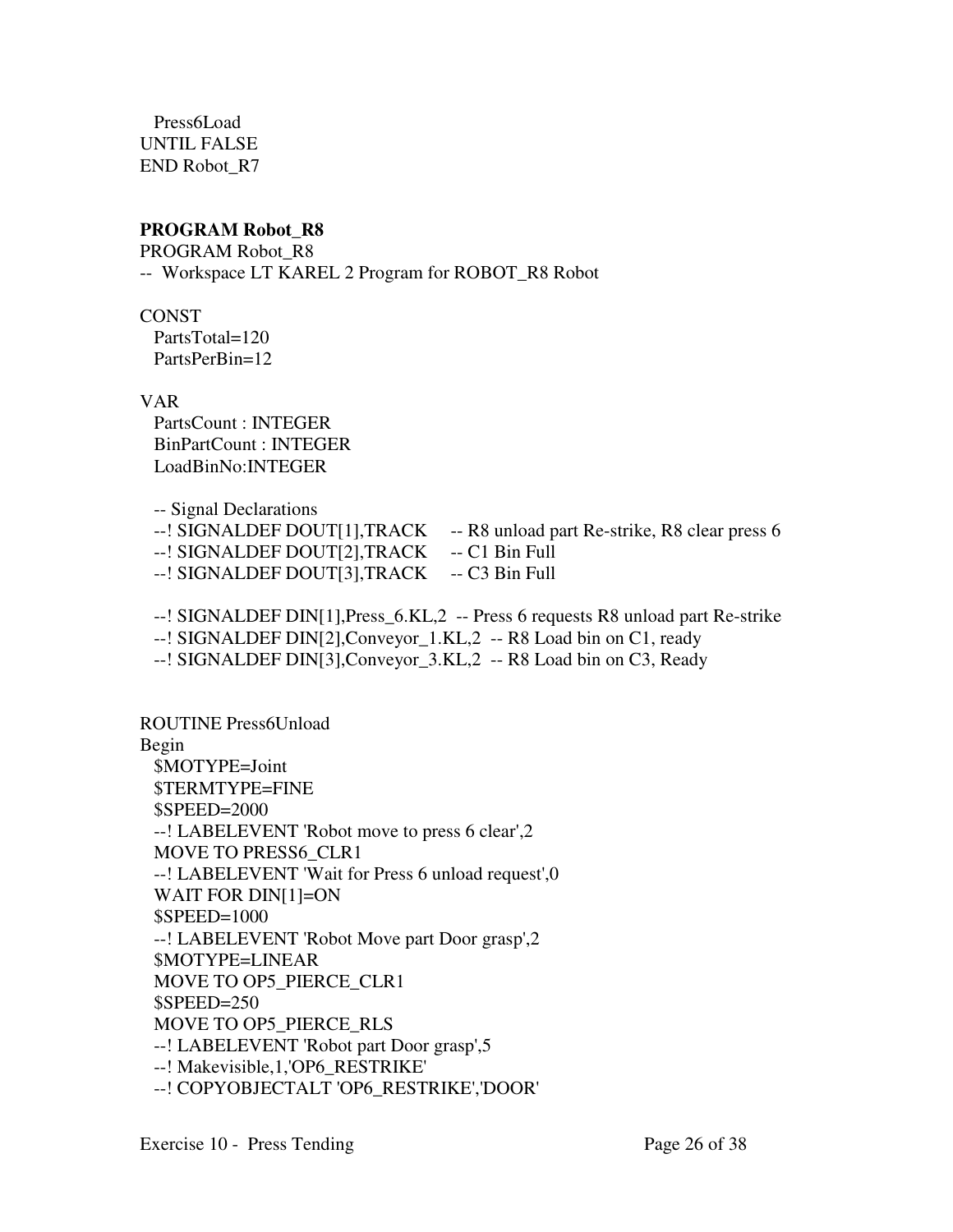--! ATTACHOBJALT 'R8\_TUBE','NOPARENT.DOOR' DELAY 1500 -- ! MakeInvisible,1,'OP6\_RESTRIKE' --! LABELEVENT 'Robot Move press 6 clear',2 \$SPEED=500 MOVE TO OP5\_PIERCE\_CLR1 MOVE TO PRESS6\_CLR1 DOUT[1]=ON \$MOTYPE=Joint \$SPEED=2000 --! LABELEVENT 'Robot Move home',2 MOVE TO R8\_HOME DOUT[1]=OFF END Press6Unload ROUTINE Conveyor1Load BEGIN Press6Unload \$MOTYPE=Joint \$SPEED=2000 --! LABELEVENT 'R8 move to C1 clear',2 MOVE TO CONV1BINLOAD \$MOTYPE=LINEAR \$SPEED=1500 --! LABELEVENT 'Wait for C1 Bin load ready',2 WAIT FOR DIN[2]=ON --! LABELEVENT 'R8 Load Bin',2 MOVE RELATIVE VEC(((-1640)+BinPartCount\*140),0,0) \$SPEED=250 MOVE RELATIVE VEC(0,0,-700) --! LABELEVENT 'R8 part Door Release',5 --! DETACHOBJALT 'R8\_TUBE.DOOR' IF LoadBinNo=1 THEN --! ATTACHOBJALT 'BIN\_1','NOPARENT.DOOR' ENDIF IF LoadBinNo=3 THEN --! ATTACHOBJALT 'BIN\_3','NOPARENT.DOOR' ENDIF

```
 DELAY 1500
```
 --! LABELEVENT 'R8 move C1 clear',2 MOVE RELATIVE VEC(100,0,0)

\$SPEED=1000

 MOVE RELATIVE VEC(0,0,700) MOVE TO CONV1BINLOAD

 --! LABELEVENT 'Robot Move press 6 clear',2 \$MOTYPE=Joint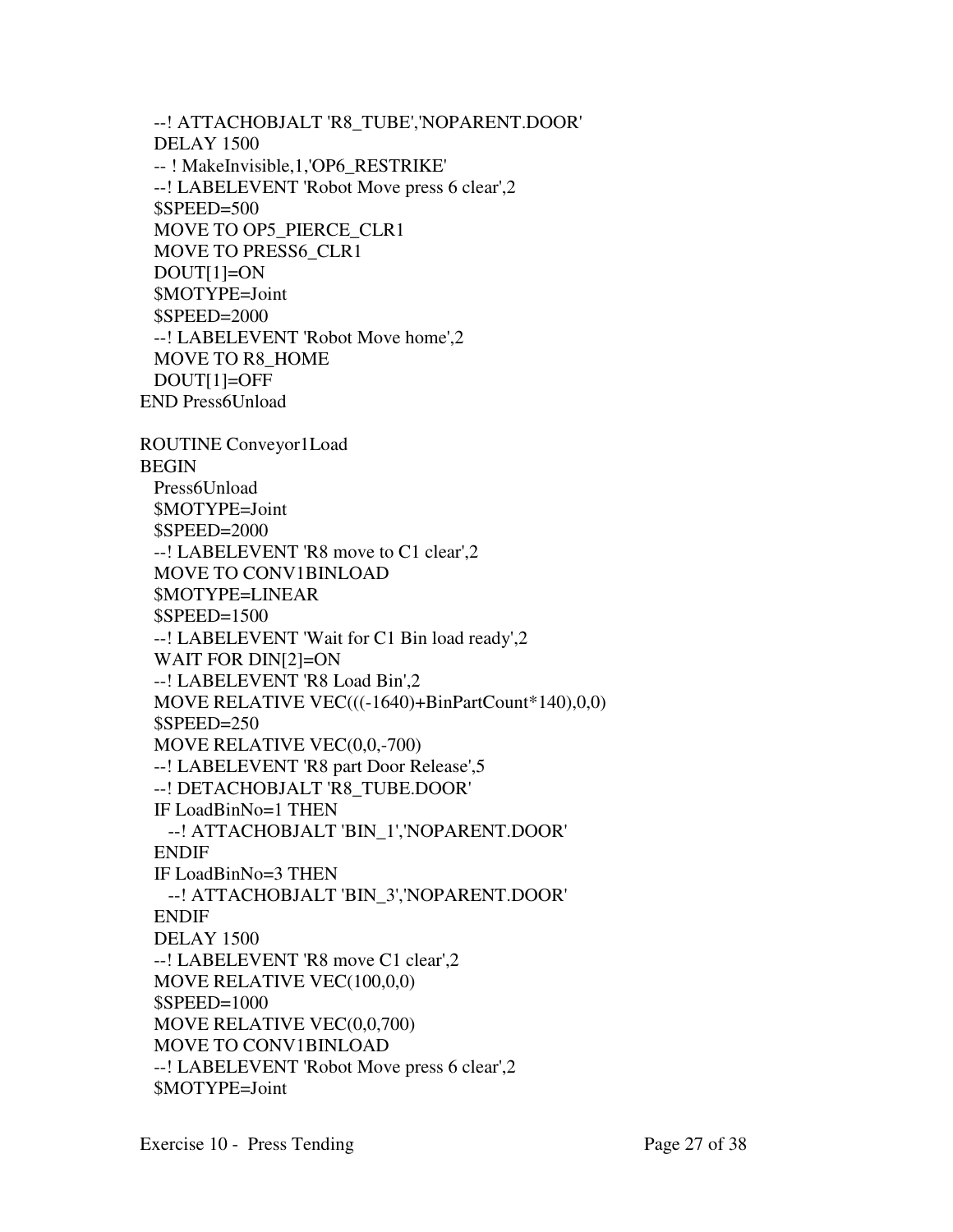BinPartCount=BinPartCount+1 IF BinPartCount=PartsPerBin THEN LoadBinNo=LoadBinNo+1 BinPartCount=0 DOUT[2]=ON --Bin Full MOVE TO PRESS6\_CLR1 DOUT[2]=OFF ENDIF END Conveyor1Load ROUTINE Conveyor3Load BEGIN Press6Unload \$MOTYPE=Joint \$SPEED=2000 --! LABELEVENT 'R8 move to C3 clear',2 MOVE TO CONV3BINLOAD \$MOTYPE=LINEAR \$SPEED=1500 --! LABELEVENT 'Wait for C3 Bin load ready',2 WAIT FOR DIN[3]=ON --! LABELEVENT 'R8 Load Bin',2 MOVE RELATIVE VEC(((-1640)+BinPartCount\*140),0,0) \$SPEED=250 MOVE RELATIVE VEC(0,0,-700) --! LABELEVENT 'R8 part Door Release',5 --! DETACHOBJALT 'R8\_TUBE.DOOR' IF LoadBinNo=2 THEN -- ! ATTACHOBJALT 'BIN\_2','NOPARENT.DOOR' ENDIF IF LoadBinNo=4 THEN -- ! ATTACHOBJALT 'BIN\_4','NOPARENT.DOOR' ENDIF DELAY 1500 --! LABELEVENT 'R8 move C3 clear',2 MOVE RELATIVE VEC(100,0,0) \$SPEED=1500 MOVE RELATIVE VEC(0,0,700) \$SPEED=2000 MOVE TO CONV3BINLOAD \$MOTYPE=Joint BinPartCount=BinPartCount+1 IF BinPartCount=PartsPerBin THEN LoadBinNo=LoadBinNo+1 BinPartCount=0 DOUT[3]=ON --Bin Full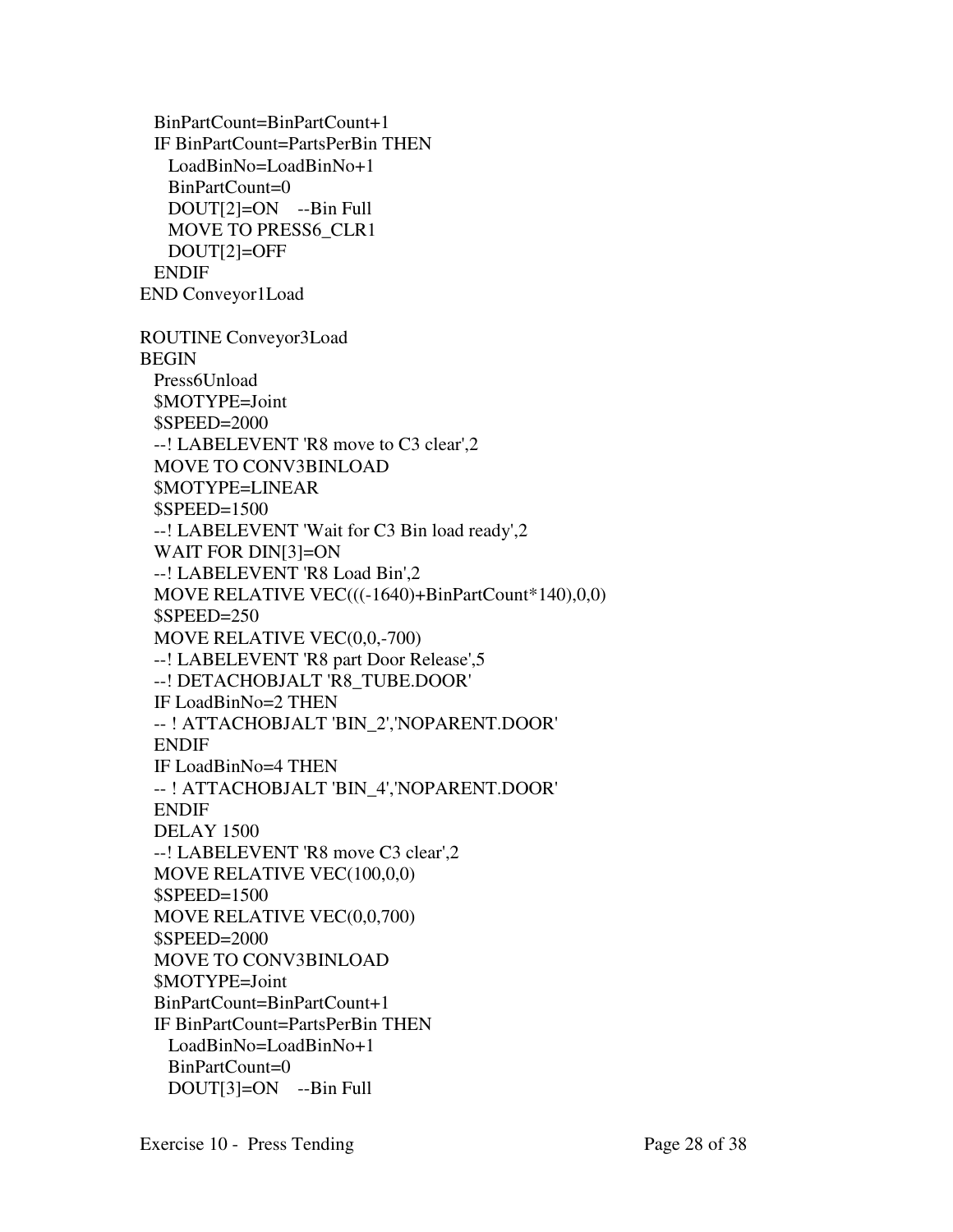--! LABELEVENT 'Robot Move press 6 clear',2 MOVE TO PRESS6\_CLR1 DOUT[3]=OFF ENDIF END Conveyor3Load

BEGIN

 \$USEMAXACCEL=TRUE %INCLUDE Robot\_R8# \$UTOOL=POS(690.4,0,230.7725,0,0,0,'') \$MOTYPE=Joint \$TERMTYPE=FINE \$SPEED=2000 PartsCount=0 BinPartCount=0 LoadBinNo=1 MOVE TO PRESS6\_CLR1 Repeat IF LoadBinNo=4 THEN Conveyor3Load ENDIF IF LoadBinNo=3 THEN Conveyor1Load ENDIF IF LoadBinNo=2 THEN Conveyor3Load ENDIF IF LoadBinNo=1 THEN Conveyor1Load ENDIF IF LoadBinNo=5 THEN LoadBinNo=1 ENDIF PartsCount=PartsCount+1 UNTIL FALSE END Robot\_R8

# **Appendix C - Conveyor Tracks**

#### **PROGRAM Conveyor\_1**

-- Workspace LT KAREL 2 Program for CONVEYOR1 conveyor

## **CONST** PartsTotal=120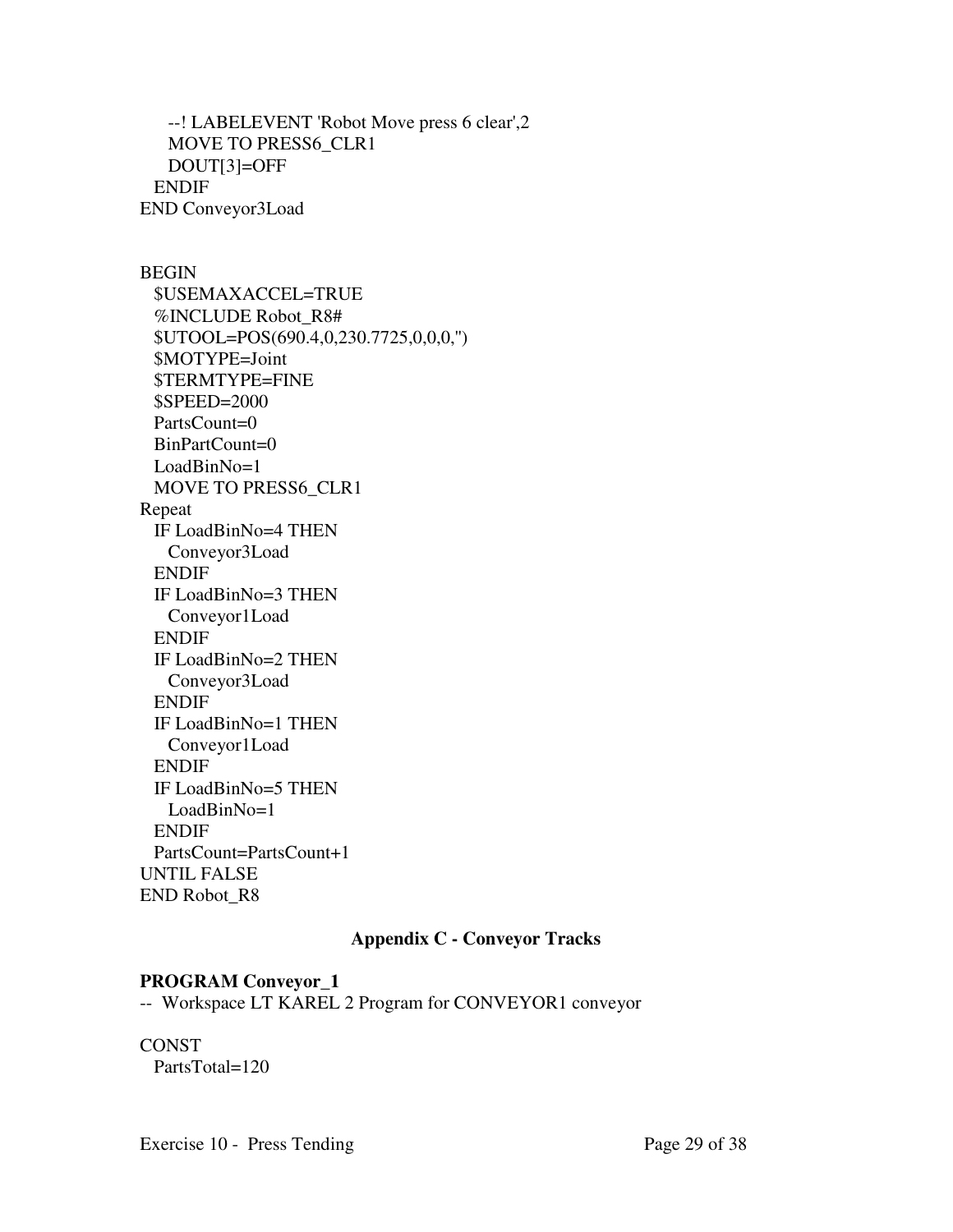VAR

PartsCount : INTEGER

C1\_HOME : AUXPOS

-- Signal Declarations

--! SIGNALDEF DOUT[1],TRACK -- C1 ready for transfer of bin to C2

--! SIGNALDEF DOUT[2], TRACK -- C1 Ready for Bin load by R8

--! SIGNALDEF DIN[1],Conveyor\_2.KL,1 -- Wait for C2, ready

--! SIGNALDEF DIN[2],Robot\_R8.KL,2 -- Bin full

ROUTINE Bin1ToCon2

Begin

 --! LABELEVENT 'Rollers raise bin',4 MOVE AXIS 1 BY 40.00 -- ! Attachobject,1,'BIN\_1','LIFTROLLERS1' MOVE AXIS 1 BY 50.00 --! LABELEVENT 'Wait for C2 Ready',0 WAIT FOR  $DIN[1] = ON$  -- Wait for C2 - ready --! LABELEVENT 'Index bin to C2',4 MOVE AXIS 2 BY 1930.4 -- ! Detachobject,1,'BIN\_1' DOUT[1]=ON --! LABELEVENT 'Rollers lower',4 MOVE AXIS 1 BY -90.00 DOUT[1]=OFF END Bin1ToCon2

ROUTINE Bin3ToCon2 Begin --! LABELEVENT 'Rollers raise bin',4 MOVE AXIS 1 BY 40.00 -- ! Attachobject,1,'BIN\_3','LIFTROLLERS1' MOVE AXIS 1 BY 50.00 --! LABELEVENT 'Wait for C2 Ready',0 WAIT FOR  $DIN[1] = ON$  -- Wait for C2 - ready --! LABELEVENT 'Index bin to C2',4 MOVE AXIS 2 BY 1930.4 -- ! Detachobject,1,'BIN\_3'  $DOUT[1]=ON$  --! LABELEVENT 'Rollers lower',4 MOVE AXIS 1 BY -90.00 DOUT[1]=OFF END Bin3ToCon2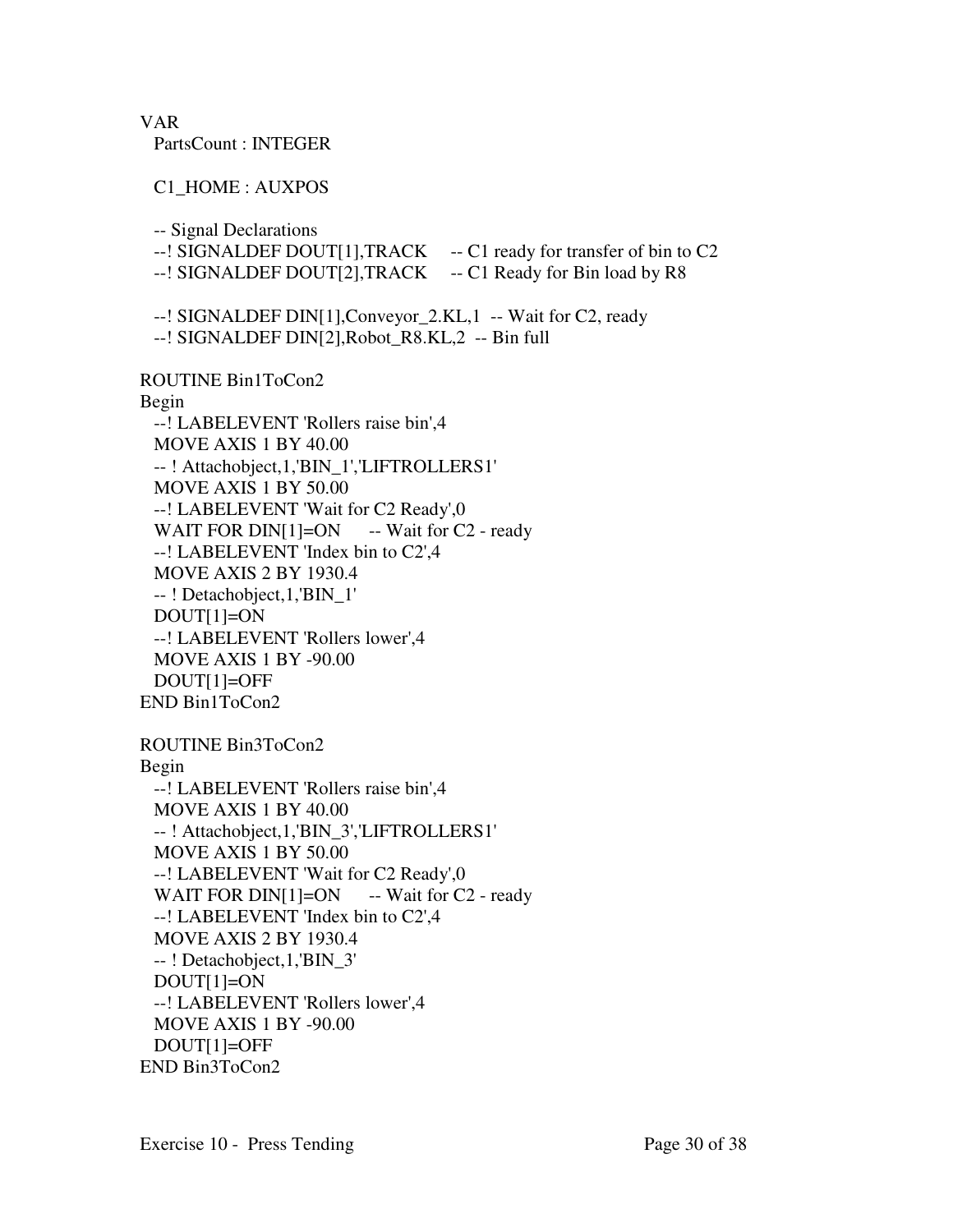ROUTINE Bin1Conv1Index Begin -- ! Attachobject,1,'BIN\_1','ROLLERS1' --! LABELEVENT 'Index bin to load ready position',4 MOVE AXIS 3 BY 2140.8 -- ! Detachobject,1,'BIN\_1' MOVE AXIS 3 BY -2140.8 END Bin1Conv1Index

ROUTINE Bin3Conv1Index Begin -- ! Attachobject,1,'BIN\_3','ROLLERS1' --! LABELEVENT 'Index bin to load ready position',4 MOVE AXIS 3 BY 2140.8 -- ! Detachobject,1,'BIN\_3' MOVE AXIS 3 BY -2140.8 END Bin3Conv1Index

# BEGIN \$USEMAXACCEL=TRUE %INCLUDE Conveyor\_1# PartsCount=0 MOVE AUX TO C1\_HOME Repeat DOUT[2]=ON --! LABELEVENT 'Wait for R8, Bin Full',0 WAIT FOR DIN[2] -- Bin Full DOUT[2]=OFF Bin1ToCon2 Bin3Conv1Index DOUT[2]=ON --! LABELEVENT 'Wait for R8, Bin Full',0 WAIT FOR DIN[2] -- Bin Full DOUT[2]=ON Bin3ToCon2 Bin1Conv1Index PartsCount=PartsCount+1 UNTIL FALSE END Conveyor\_1

#### **PROGRAM Conveyor\_2**

-- Workspace LT KAREL 2 Program for CONVEYOR2 conveyor

**CONST** PartsTotal=120

Exercise 10 - Press Tending Page 31 of 38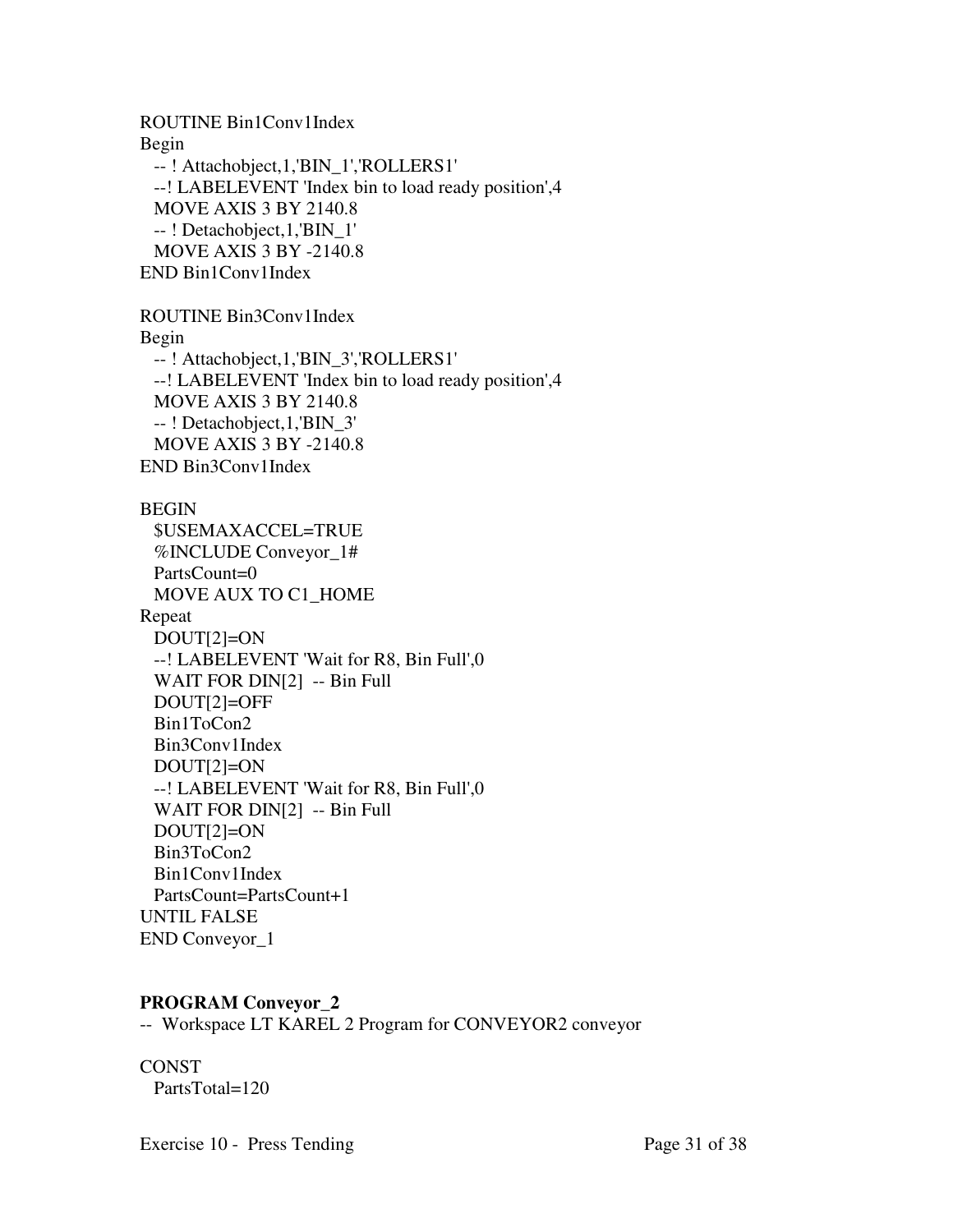PartsPerBin=12

VAR PartsCount : INTEGER DeleteCount : INTEGER BinCount : INTEGER

C2\_HOME : AUXPOS

-- Signal Declarations

- --! SIGNALDEF DOUT[1], TRACK -- C2 ready to receive from C1, bin
- --! SIGNALDEF DOUT[2], TRACK -- C2 ready to receive from C3, bin

 --! SIGNALDEF DIN[1],Conveyor\_1.KL,1 -- C1 TRANSFER TO C2, complete --! SIGNALDEF DIN[2],Conveyor\_3.KL,1 -- C3 TRANSFER TO C2, complete

ROUTINE Bin1Convey Begin --! LABELEVENT 'Rollers raise',4 MOVE AXIS 1 BY 90 --! LABELEVENT 'Wait for C1 Ready',0  $DOUT[1]=ON - C2$  ready to receive from C1, bin1 WAIT FOR DIN[1] -- C1 TRANSFER TO C2, complete DOUT[1]=OFF --! LABELEVENT 'Rollers lower bin',4 --! Attachobject,1,'BIN\_1','LIFTROLLERS2' MOVE AXIS 1 BY -50.00 --! Detachobject,1,'BIN\_1' MOVE AXIS 1 BY -40.00 --! Attachobject,1,'BIN\_1','ROLLERS2' --! LABELEVENT 'Index bin to off- load position',4 MOVE AXIS 2 BY -2140.8 --! Detachobject,1,'BIN\_1' DeleteCount=PartsPerBin WHILE DeleteCount>0 DO --! DeleteObjectalt 'BIN\_1.DOOR' DeleteCount=DeleteCount-1 ENDWHILE --! Placeobject,1,'BIN\_1',-32962.8,-1930.4,385.6,90,0,0 MOVE AXIS 2 BY 2140.8 BinCount=BinCount +1 END Bin1Convey

ROUTINE Bin2Convey Begin --! LABELEVENT 'Rollers raise',4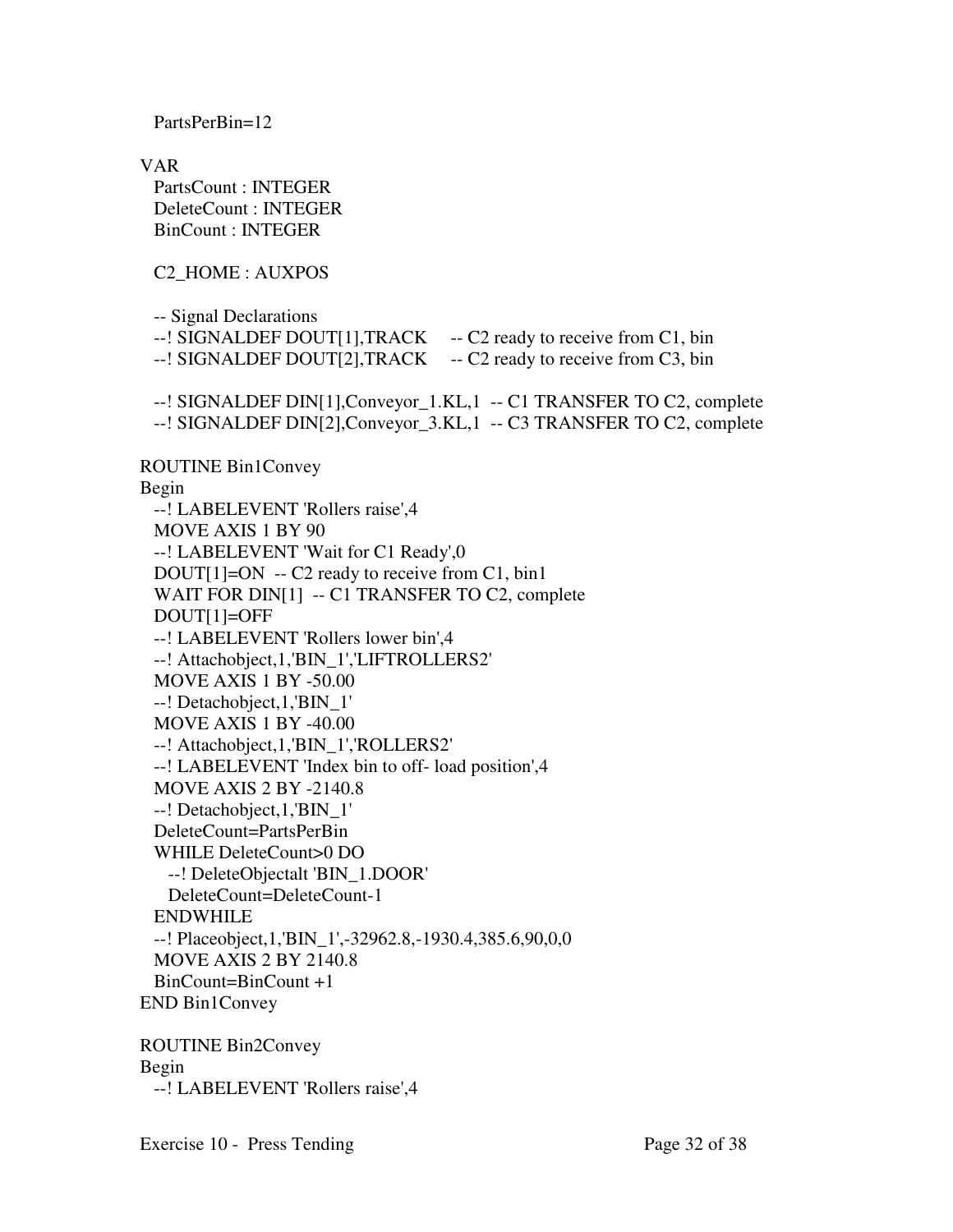```
 MOVE AXIS 1 BY 90 
  --! LABELEVENT 'Wait for C1 Ready',0 
 DOUT[2]=ON -- C2 ready to receive from C3, bin2
 WAIT FOR DIN[2] -- C3 TRANSFER TO C2, complete
  DOUT[2]=OFF 
  --! LABELEVENT 'Rollers lower bin',4 
  --! Attachobject,1,'BIN_2','LIFTROLLERS2' 
  MOVE AXIS 1 BY -50.00 
  --! Detachobject,1,'BIN_2' 
  MOVE AXIS 1 BY -40.00 
  --! LABELEVENT 'Index bin to off- load position',4 
  --! Attachobject,1,'BIN_2','ROLLERS2' 
  MOVE AXIS 2 BY -2140.8 
  --! Detachobject,1,'BIN_2' 
  DeleteCount=PartsPerBin 
  WHILE DeleteCount>0 DO 
    --! DeleteObjectalt 'BIN_2.DOOR' 
    DeleteCount=DeleteCount-1 
  ENDWHILE 
  --! Placeobject,1,'BIN_2',-32962.8,1930.4,385.6,90,0,0 
  MOVE AXIS 2 BY 2140.8 
  BinCount=BinCount +1 
END Bin2Convey 
ROUTINE Bin3Convey 
Begin 
  --! LABELEVENT 'Rollers raise',4 
  MOVE AXIS 1 BY 90 
  --! LABELEVENT 'Wait for C1 Ready',0
```

```
DOUT[1]=ON - C2 ready to receive from C1, bin1
WAIT FOR DIN[1] -- C1 TRANSFER TO C2, complete
 DOUT[1]=OFF 
 --! LABELEVENT 'Rollers lower bin',4 
 --! Attachobject,1,'BIN_3','LIFTROLLERS2' 
 MOVE AXIS 1 BY -50.00 
 --! Detachobject,1,'BIN_3' 
 MOVE AXIS 1 BY -40.00 
 --! LABELEVENT 'Index bin to off- load position',4 
 --! Attachobject,1,'BIN_3','ROLLERS2' 
 MOVE AXIS 2 BY -2140.8 
 --! Detachobject,1,'BIN_3' 
 DELAY 5000 -- Delay required for C1 and C2 ready 
 DeleteCount=PartsPerBin 
 WHILE DeleteCount>0 DO 
  --! DeleteObjectalt 'BIN_3.DOOR'
```
DeleteCount=DeleteCount-1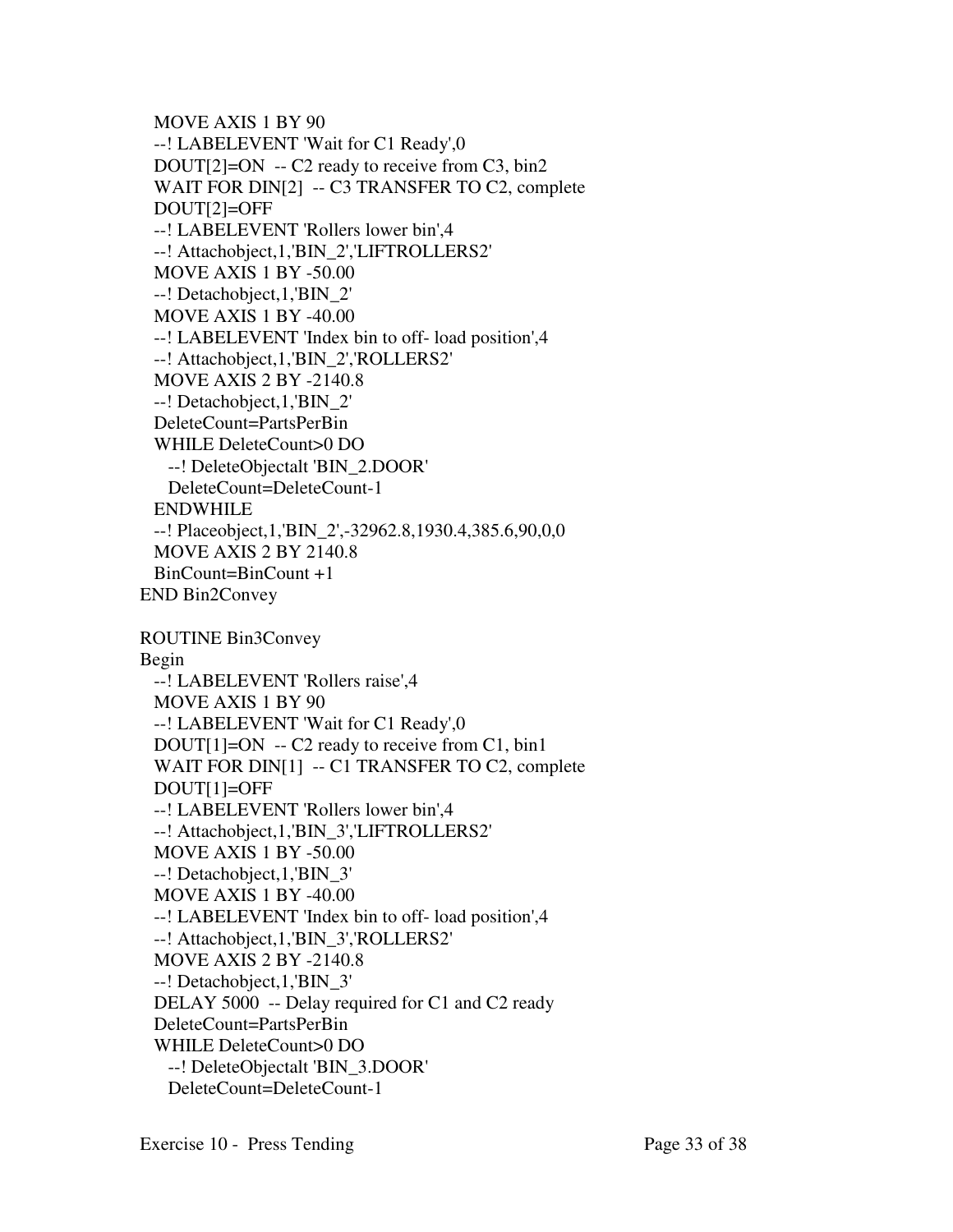ENDWHILE --! Placeobject,1,'BIN\_3',-32962.8,-1930.4,385.6,90,0,0 MOVE AXIS 2 BY 2140.8 BinCount=BinCount +1 END Bin3Convey

ROUTINE Bin4Convey Begin --! LABELEVENT 'Rollers raise',4 MOVE AXIS 1 BY 90 --! LABELEVENT 'Wait for C1 Ready',0 DOUT[2]=ON -- C2 ready to receive from C3, bin 4 WAIT FOR DIN[2] -- C3 TRANSFER TO C2, complete DOUT[2]=OFF --! LABELEVENT 'Rollers lower bin',4 --! Attachobject,1,'BIN\_4','LIFTROLLERS2' MOVE AXIS 1 BY -50.00 --! Detachobject,1,'BIN\_4' MOVE AXIS 1 BY -40.00 --! LABELEVENT 'Index bin to off- load position',4 --! Attachobject,1,'BIN\_4','ROLLERS2' MOVE AXIS 2 BY -2140.8 --! Detachobject,1,'BIN\_4' DeleteCount=PartsPerBin WHILE DeleteCount>0 DO --! DeleteObjectalt 'BIN\_4.DOOR' DeleteCount=DeleteCount-1 ENDWHILE --! Placeobject,1,'BIN\_4',-32962.8,1930.4,385.6,90,0,0 MOVE AXIS 2 BY 2140.8 BinCount=BinCount +1 END Bin4Convey

BEGIN \$USEMAXACCEL=TRUE %INCLUDE Conveyor\_2# PartsCount=0 MOVE AUX TO C2\_HOME Repeat Bin1Convey Bin2Convey Bin3Convey Bin4Convey PartsCount=PartsCount+1 UNTIL FALSE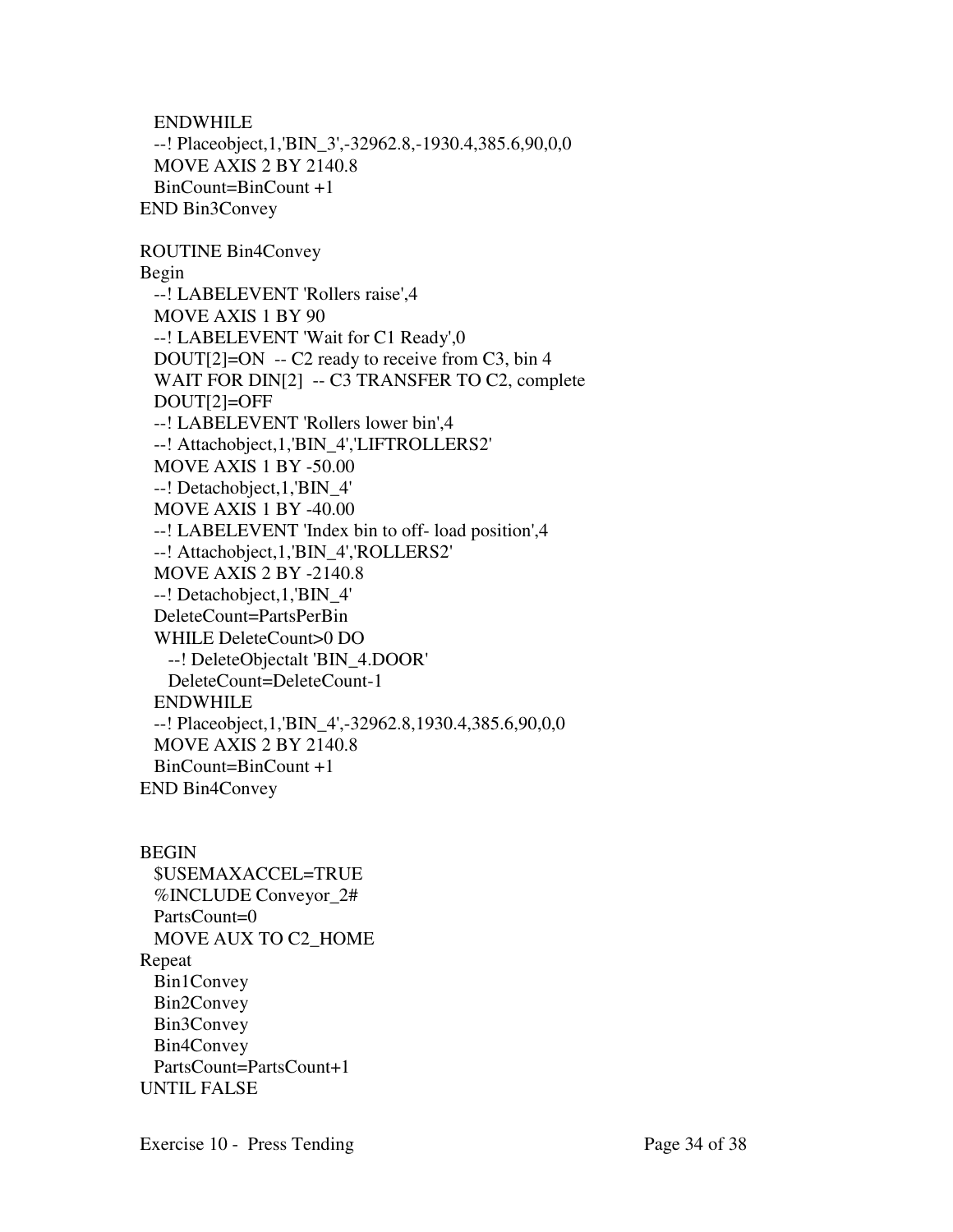END Conveyor\_2

# **PROGRAM Conveyor\_3**

-- Workspace LT KAREL 2 Program for CONVEYOR1 conveyor

# **CONST**

PartsTotal=120

VAR

PartsCount : INTEGER

C3\_HOME : AUXPOS

-- Signal Declarations

- --! SIGNALDEF DOUT[1],TRACK -- C3 ready for transfer of bin to C2
- --! SIGNALDEF DOUT[2],TRACK -- C3 Ready for Bin load by R8

--! SIGNALDEF DIN[1],Conveyor\_2.KL,2 -- Wait for C2, ready

--! SIGNALDEF DIN[2],Robot\_R8.KL,3 -- Bin full

ROUTINE Bin2ToCon2

Begin

 --! LABELEVENT 'Rollers raise bin',4 MOVE AXIS 1 BY 40.00 -- ! Attachobject,1,'BIN\_2','LIFTROLLERS3' MOVE AXIS 1 BY 50.00 --! LABELEVENT 'Wait for C2 Ready',0 WAIT FOR DIN $[1] = ON$  -- Wait for C2 - ready --! LABELEVENT 'Index bin to C2',4 MOVE AXIS 2 BY 1930.4 -- ! Detachobject,1,'BIN\_2' DOUT[1]=ON --! LABELEVENT 'Rollers lower',4 MOVE AXIS 1 BY -90.00 DOUT[1]=OFF END Bin2ToCon2

ROUTINE Bin4ToCon2 Begin --! LABELEVENT 'Rollers raise bin',4 MOVE AXIS 1 BY 40.00 -- ! Attachobject,1,'BIN\_4','LIFTROLLERS3' MOVE AXIS 1 BY 50.00 --! LABELEVENT 'Wait for C2 Ready',0 WAIT FOR DIN $[1] = ON$  -- Wait for C2 - ready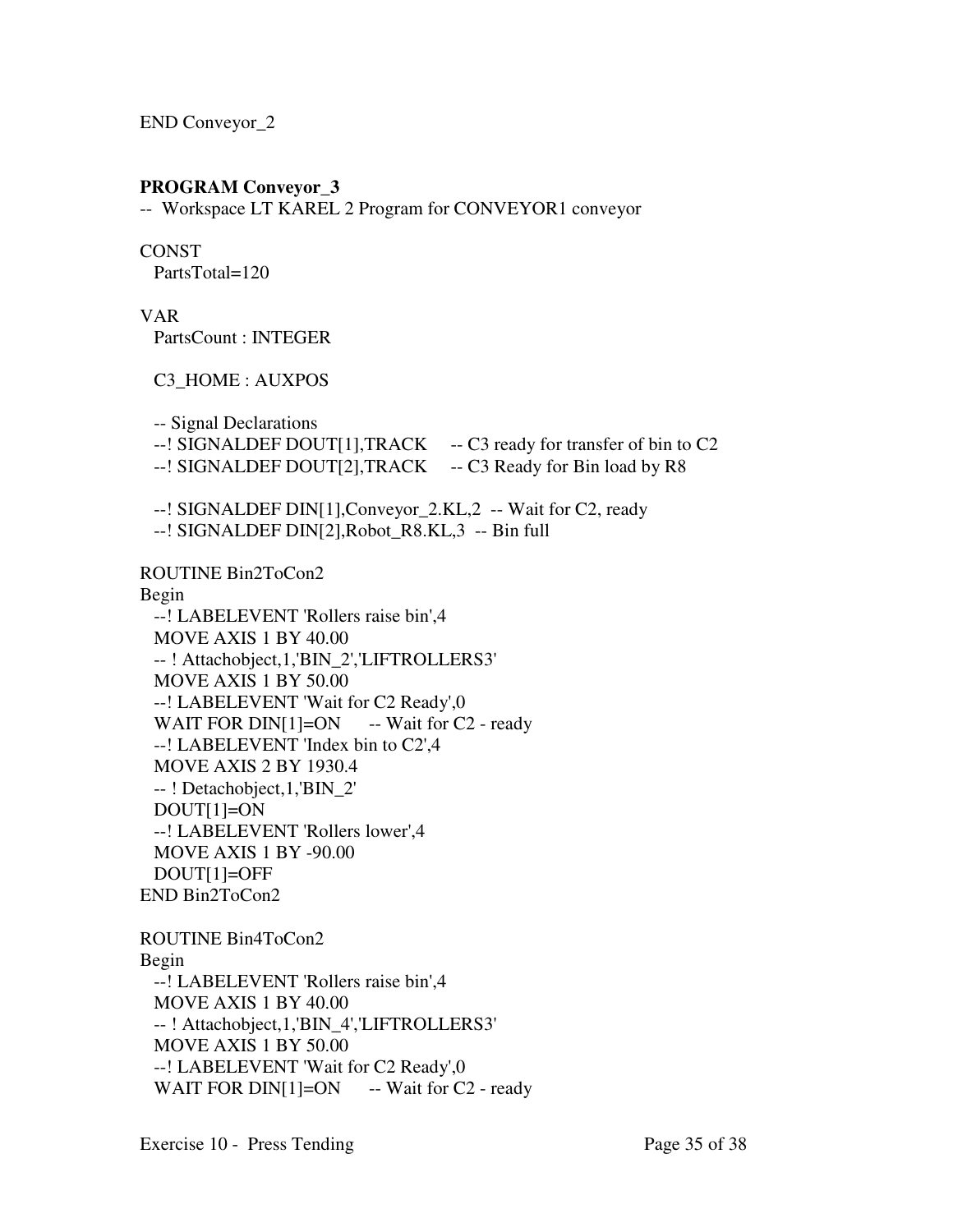--! LABELEVENT 'Index bin to C2',4 MOVE AXIS 2 BY 1930.4 -- ! Detachobject,1,'BIN\_4' DOUT[1]=ON --! LABELEVENT 'Rollers lower',4 MOVE AXIS 1 BY -90.00 DOUT[1]=OFF END Bin4ToCon2

ROUTINE Bin2Conv3Index Begin

 -- ! Attachobject,1,'BIN\_2','ROLLERS3' --! LABELEVENT 'Index bin to load ready position',4 MOVE AXIS 3 BY 2140.8 -- ! Detachobject,1,'BIN\_2' MOVE AXIS 3 BY -2140.8 END Bin2Conv3Index

ROUTINE Bin4Conv3Index Begin -- ! Attachobject,1,'BIN\_4','ROLLERS3' --! LABELEVENT 'Index bin to load ready position',4 MOVE AXIS 3 BY 2140.8 -- ! Detachobject,1,'BIN\_4' MOVE AXIS 3 BY -2140.8 END Bin4Conv3Index

# BEGIN

 \$USEMAXACCEL=TRUE %INCLUDE Conveyor\_3# PartsCount=0 MOVE AUX TO C3\_HOME Repeat DOUT[2]=ON --! LABELEVENT 'Wait for R8, Bin Full',0 WAIT FOR DIN[2] -- Bin Full DOUT[2]=OFF Bin2ToCon2 Bin4Conv3Index DOUT[2]=ON --! LABELEVENT 'Wait for R8, Bin Full',0 WAIT FOR DIN[2] -- Bin Full DOUT[2]=OFF Bin4ToCon2 Bin2Conv3Index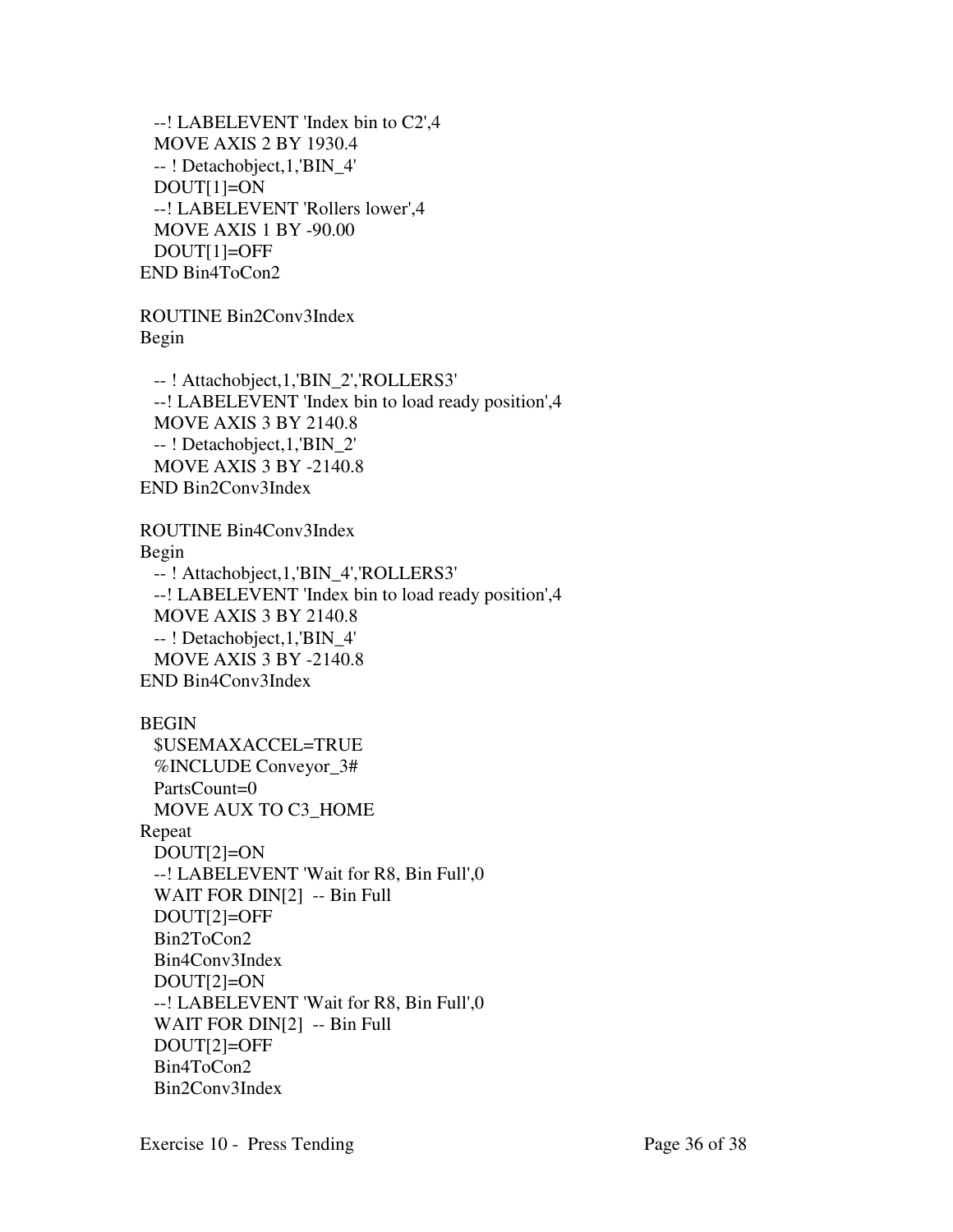PartsCount=PartsCount+1 UNTIL FALSE END Conveyor\_3

# **Conveyor\_3#.KL, Teach points**

 $C3$ \_HOME[1] = 0  $C3$ \_HOME $[2] = 0$  $C3$ \_HOME[3] = 0 -- END C3\_HOME

# **Appendix D - Macros**

# **PROGRAM DunnageSetup**

-- Workspace LT KAREL 2 Program for DunnageSetup Macro

# Begin

- -- ! Placeobject,1,'BIN\_1',-30822,-1930.4,385.6,90,0,0
- -- ! Detachobject,1,'BIN\_1'
- -- ! Placeobject,1,'BIN\_3',-32962.8,-1930.4,385.6,90,0,0
- -- ! Detachobject,1,'BIN\_3'
- -- ! Placeobject,1,'BIN\_2',-30822,1930.4,385.6,90,0,0
- -- ! Detachobject,1,'BIN\_2'
- -- ! Placeobject,1,'BIN\_4',-32962.8,1930.4,385.6,90,0,0
- -- ! Detachobject,1,'BIN\_4'

End DunnageSetup